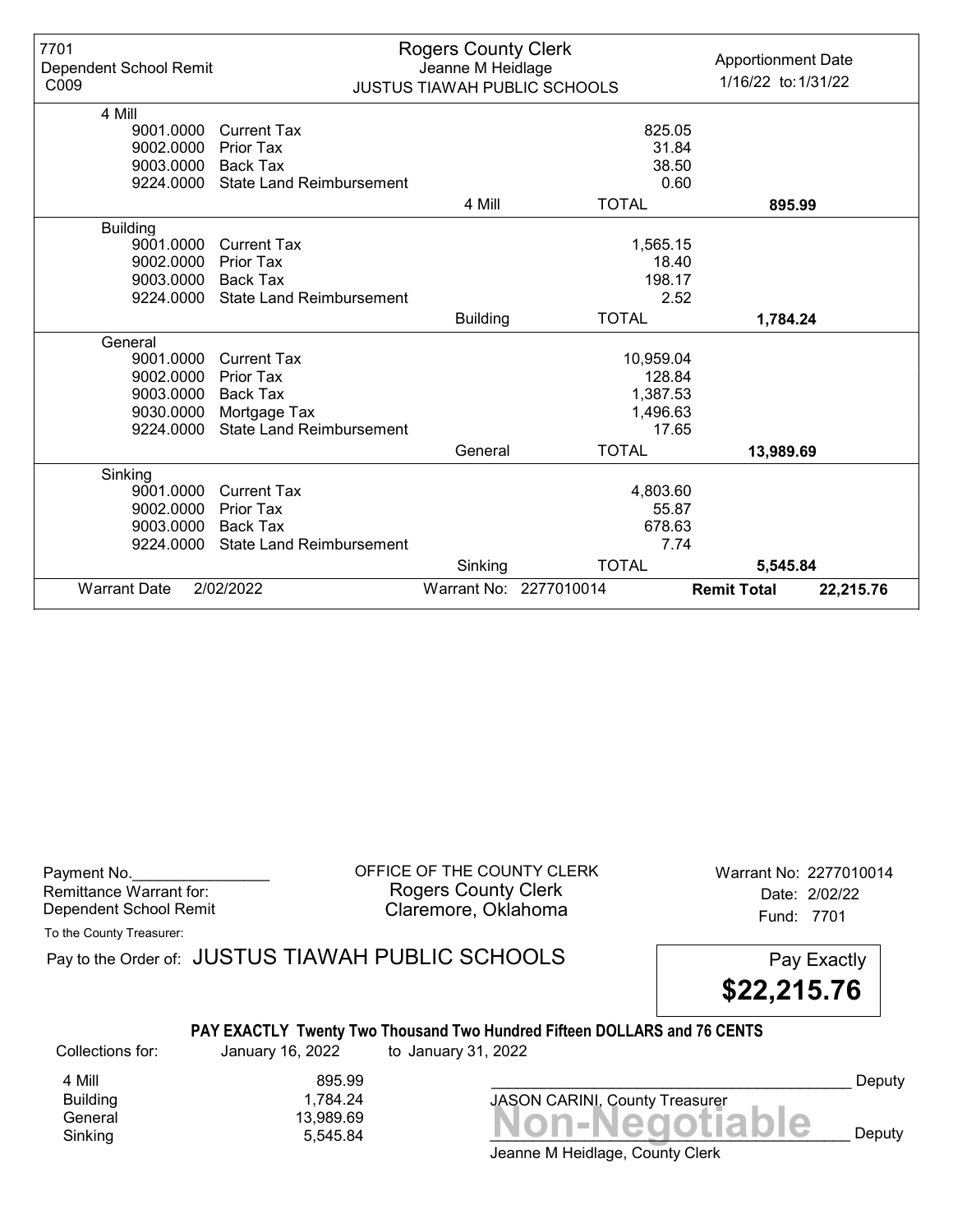| 7702<br>Independent School Remit<br>1001 |                                 | <b>Rogers County Clerk</b><br>Jeanne M Heidlage<br><b>CLAREMORE PUBLIC SCHOOLS</b> |                        | <b>Apportionment Date</b><br>1/16/22 to: 1/31/22 |
|------------------------------------------|---------------------------------|------------------------------------------------------------------------------------|------------------------|--------------------------------------------------|
| 4 Mill                                   |                                 |                                                                                    |                        |                                                  |
| 9001.0000                                | <b>Current Tax</b>              |                                                                                    | 5,836.12               |                                                  |
| 9002.0000                                | Prior Tax                       |                                                                                    |                        | 225.21                                           |
| 9003.0000                                | <b>Back Tax</b>                 |                                                                                    |                        | 272.31                                           |
| 9224.0000                                | <b>State Land Reimbursement</b> |                                                                                    |                        | 4.24                                             |
|                                          |                                 | 4 Mill                                                                             | <b>TOTAL</b>           | 6,337.88                                         |
| <b>Building</b>                          |                                 |                                                                                    |                        |                                                  |
| 9001.0000                                | <b>Current Tax</b>              |                                                                                    | 6,873.73               |                                                  |
| 9002.0000                                | Prior Tax                       |                                                                                    |                        | 464.08                                           |
| 9003.0000                                | Back Tax                        |                                                                                    |                        | 253.69                                           |
| 9224.0000                                | <b>State Land Reimbursement</b> |                                                                                    |                        | 5.43                                             |
|                                          |                                 | <b>Building</b>                                                                    | <b>TOTAL</b>           | 7,596.93                                         |
| General                                  |                                 |                                                                                    |                        |                                                  |
| 9001.0000                                | <b>Current Tax</b>              |                                                                                    | 48,102.81              |                                                  |
| 9002.0000                                | Prior Tax                       |                                                                                    | 3,247.67               |                                                  |
| 9003.0000                                | <b>Back Tax</b>                 |                                                                                    | 1,775.31               |                                                  |
| 9030.0000                                | Mortgage Tax                    |                                                                                    | 10,586.69              |                                                  |
| 9224.0000                                | <b>State Land Reimbursement</b> |                                                                                    |                        | 38.00                                            |
|                                          |                                 | General                                                                            | <b>TOTAL</b>           | 63,750.48                                        |
| Sinking                                  |                                 |                                                                                    |                        |                                                  |
| 9001.0000                                | <b>Current Tax</b>              |                                                                                    | 26,799.57              |                                                  |
| 9002.0000                                | <b>Prior Tax</b>                |                                                                                    | 2,104.62               |                                                  |
| 9003.0000                                | <b>Back Tax</b>                 |                                                                                    | 1,193.40               |                                                  |
| 9224.0000                                | <b>State Land Reimbursement</b> |                                                                                    |                        | 21.17                                            |
|                                          |                                 | Sinking                                                                            | <b>TOTAL</b>           | 30,118.76                                        |
| <b>Warrant Date</b>                      | 2/02/2022                       |                                                                                    | Warrant No: 2277020160 | <b>Remit Total</b><br>107,804.05                 |

| Payment No.              |  |
|--------------------------|--|
| Remittance Warrant for:  |  |
| Independent School Remit |  |

OFFICE OF THE COUNTY CLERK Warrant No: 2277020160 Rogers County Clerk Date: 2/02/22 Claremore, Oklahoma<br>
Fund: 7702

To the County Treasurer:

Pay to the Order of: CLAREMORE PUBLIC SCHOOLS Pay Exactly



# PAY EXACTLY One Hundred Seven Thousand Eight Hundred Four DOLLARS and 5 CENTS

Collections for: January 16, 2022 to January 31, 2022

Sinking  $30,118.76$   $30,118.76$ 4 Mill 6,337.88<br>Building 7,596.93 Building 7,596.93

Saltanity<br>General 63,750.48<br>Sinking 30,118.76 **Non-Negotiable** JASON CARINI, County Treasurer

Deputy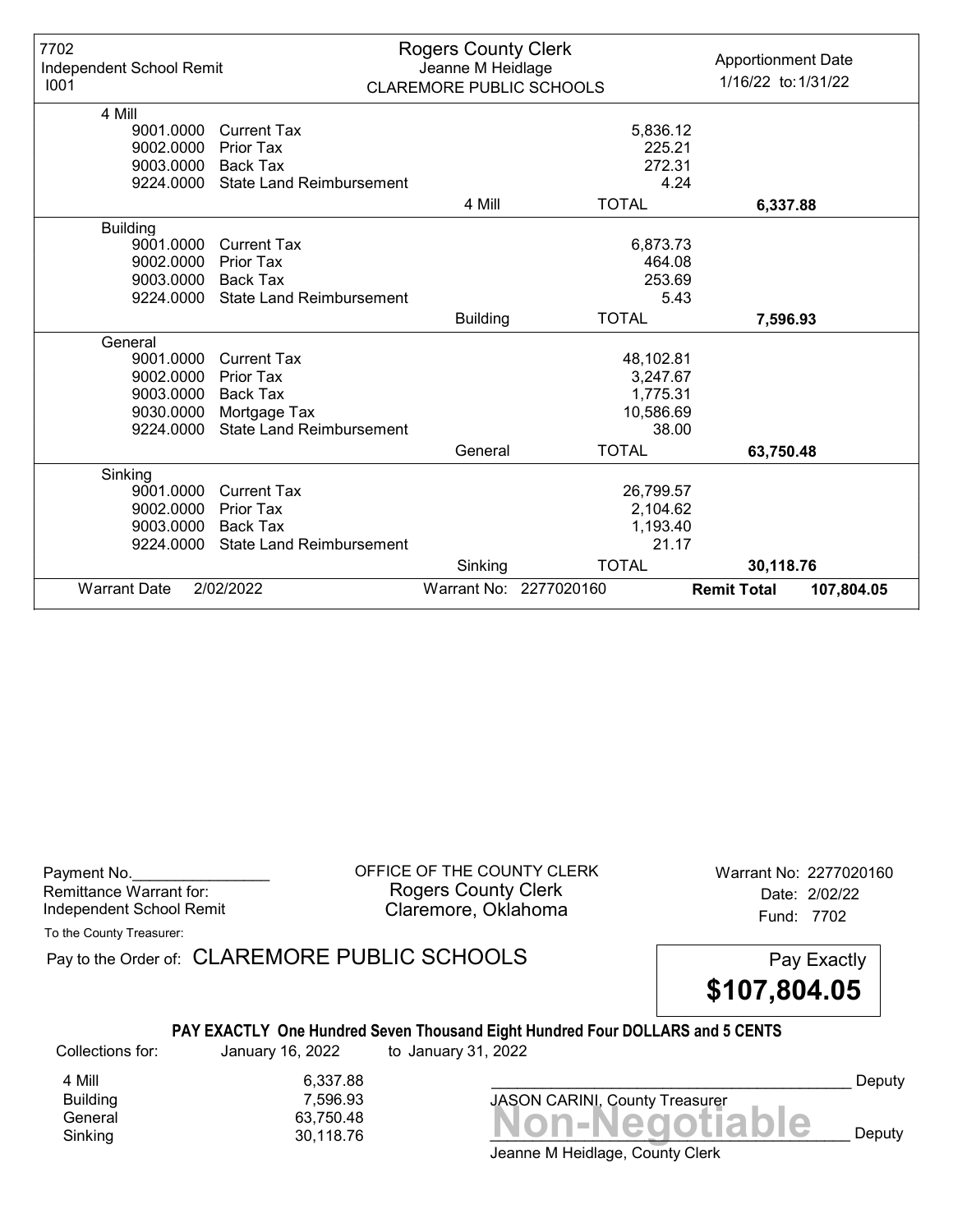| 7702<br>Independent School Remit<br>1002 |                                 | <b>Rogers County Clerk</b><br>Jeanne M Heidlage<br>CATOOSA PUBLIC SCHOOLS |                        | <b>Apportionment Date</b><br>1/16/22 to: 1/31/22 |
|------------------------------------------|---------------------------------|---------------------------------------------------------------------------|------------------------|--------------------------------------------------|
| 4 Mill                                   |                                 |                                                                           |                        |                                                  |
| 9001.0000                                | <b>Current Tax</b>              |                                                                           |                        | 2,748.29                                         |
| 9002.0000                                | Prior Tax                       |                                                                           |                        | 106.05                                           |
| 9003.0000                                | <b>Back Tax</b>                 |                                                                           |                        | 128.23                                           |
| 9224.0000                                | <b>State Land Reimbursement</b> |                                                                           |                        | 2.00                                             |
|                                          |                                 | 4 Mill                                                                    | <b>TOTAL</b>           | 2,984.57                                         |
| <b>Building</b>                          |                                 |                                                                           |                        |                                                  |
| 9001.0000                                | <b>Current Tax</b>              |                                                                           |                        | 4,654.97                                         |
| 9002.0000                                | Prior Tax                       |                                                                           |                        | 79.00                                            |
| 9003.0000                                | Back Tax                        |                                                                           |                        | 4.28                                             |
| 9224.0000                                | <b>State Land Reimbursement</b> |                                                                           |                        | 2.58                                             |
|                                          |                                 | <b>Building</b>                                                           | <b>TOTAL</b>           | 4,740.83                                         |
| General                                  |                                 |                                                                           |                        |                                                  |
| 9001.0000                                | <b>Current Tax</b>              |                                                                           |                        | 32,621.55                                        |
| 9002.0000                                | <b>Prior Tax</b>                |                                                                           |                        | 553.61                                           |
| 9003.0000                                | <b>Back Tax</b>                 |                                                                           |                        | 30.05                                            |
| 9030.0000                                | Mortgage Tax                    |                                                                           |                        | 4,985.38                                         |
| 9224.0000                                | <b>State Land Reimbursement</b> |                                                                           |                        | 18.05                                            |
|                                          |                                 | General                                                                   | <b>TOTAL</b>           | 38,208.64                                        |
| Sinking                                  |                                 |                                                                           |                        |                                                  |
| 9001.0000                                | <b>Current Tax</b>              |                                                                           |                        | 16,927.15                                        |
| 9002.0000                                | <b>Prior Tax</b>                |                                                                           |                        | 295.08                                           |
| 9003.0000                                | <b>Back Tax</b>                 |                                                                           |                        | 16.65                                            |
| 9224.0000                                | <b>State Land Reimbursement</b> |                                                                           |                        | 9.37                                             |
|                                          |                                 | Sinking                                                                   | <b>TOTAL</b>           | 17,248.25                                        |
| <b>Warrant Date</b>                      | 2/02/2022                       |                                                                           | Warrant No: 2277020161 | <b>Remit Total</b><br>63,182.29                  |

| Payment No.              |  |
|--------------------------|--|
| Remittance Warrant for:  |  |
| Independent School Remit |  |

OFFICE OF THE COUNTY CLERK Warrant No: 2277020161 Rogers County Clerk Date: 2/02/22 Claremore, Oklahoma<br>
Fund: 7702

To the County Treasurer:

Pay to the Order of: CATOOSA PUBLIC SCHOOLS Pay Exactly



# PAY EXACTLY Sixty Three Thousand One Hundred Eighty Two DOLLARS and 29 CENTS

Collections for: January 16, 2022 to January 31, 2022

Sinking 17,248.25  $\blacksquare$  17,248.25  $\blacksquare$ 4 Mill 2,984.57<br>Building 2,984.57 Building 4,740.83

Banding<br>General 38,208.64<br>Sinking 17,248.25 **Non-Negotiable** JASON CARINI, County Treasurer

Deputy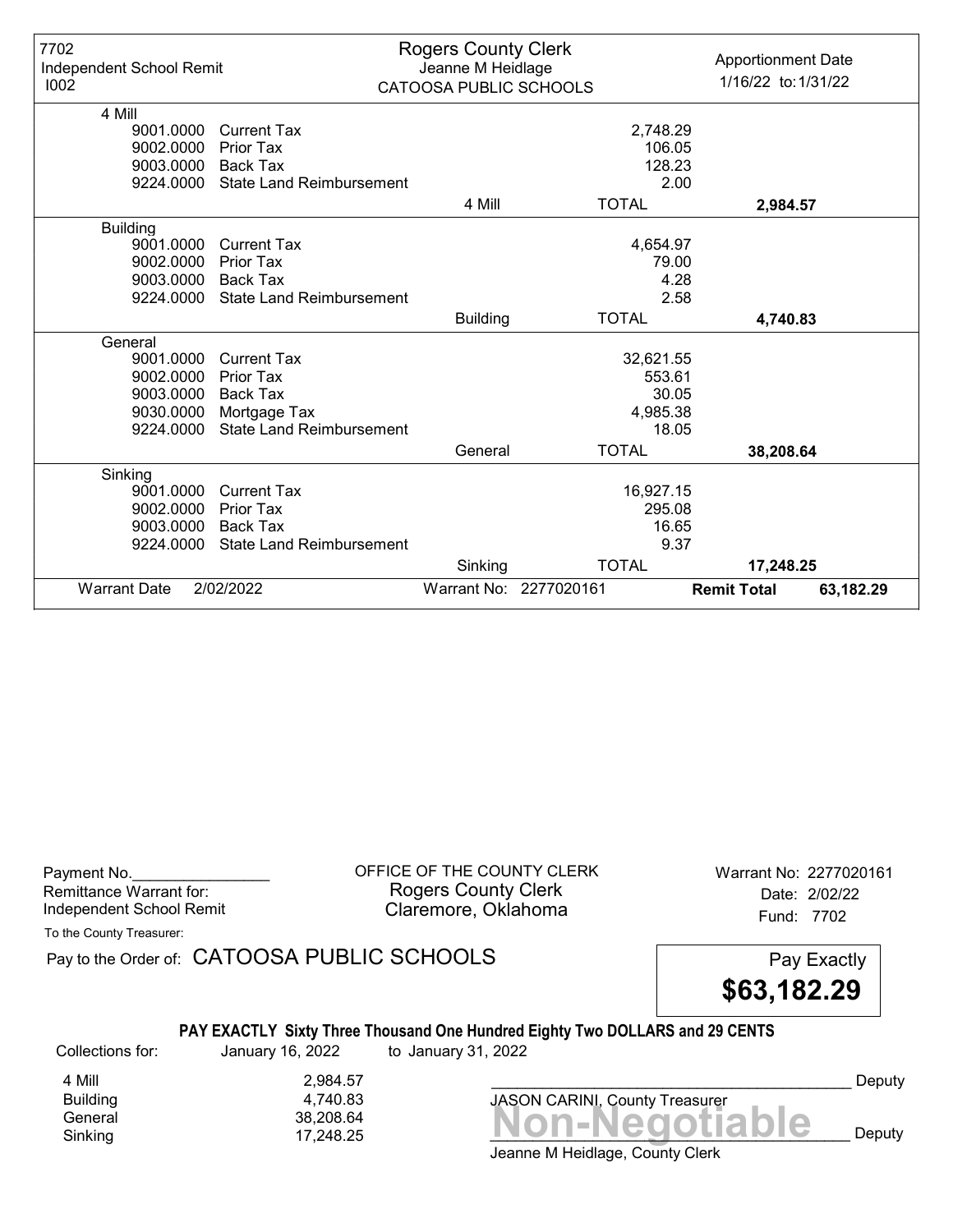| 7702<br>Independent School Remit<br>1003 |                                 | <b>Rogers County Clerk</b><br>Jeanne M Heidlage<br>CHELSEA PUBLIC SCHOOLS |                        | <b>Apportionment Date</b><br>1/16/22 to: 1/31/22 |
|------------------------------------------|---------------------------------|---------------------------------------------------------------------------|------------------------|--------------------------------------------------|
| 4 Mill                                   |                                 |                                                                           |                        |                                                  |
| 9001.0000                                | <b>Current Tax</b>              |                                                                           |                        | 1,167.62                                         |
| 9002.0000                                | <b>Prior Tax</b>                |                                                                           |                        | 45.06                                            |
| 9003.0000                                | <b>Back Tax</b>                 |                                                                           |                        | 54.48                                            |
| 9224.0000                                | <b>State Land Reimbursement</b> |                                                                           |                        | 0.85                                             |
|                                          |                                 | 4 Mill                                                                    | <b>TOTAL</b>           | 1,268.01                                         |
| <b>Building</b>                          |                                 |                                                                           |                        |                                                  |
| 9001.0000                                | <b>Current Tax</b>              |                                                                           |                        | 1,905.89                                         |
| 9002.0000                                | <b>Prior Tax</b>                |                                                                           |                        | 88.09                                            |
| 9003.0000                                | Back Tax                        |                                                                           |                        | 43.56                                            |
| 9224.0000                                | <b>State Land Reimbursement</b> |                                                                           |                        | 0.69                                             |
|                                          |                                 | <b>Building</b>                                                           | <b>TOTAL</b>           | 2,038.23                                         |
| General                                  |                                 |                                                                           |                        |                                                  |
| 9001.0000                                | <b>Current Tax</b>              |                                                                           | 13,330.27              |                                                  |
| 9002.0000                                | <b>Prior Tax</b>                |                                                                           |                        | 616.09                                           |
| 9003.0000                                | <b>Back Tax</b>                 |                                                                           |                        | 304.69                                           |
| 9030.0000                                | Mortgage Tax                    |                                                                           |                        | 2,118.06                                         |
| 9224.0000                                | <b>State Land Reimbursement</b> |                                                                           |                        | 4.82                                             |
|                                          |                                 | General                                                                   | <b>TOTAL</b>           | 16,373.93                                        |
| Sinking                                  |                                 |                                                                           |                        |                                                  |
| 9001.0000                                | <b>Current Tax</b>              |                                                                           |                        | 5,798.00                                         |
| 9002.0000                                | Prior Tax                       |                                                                           |                        | 268.82                                           |
| 9003.0000                                | <b>Back Tax</b>                 |                                                                           |                        | 138.16                                           |
| 9224.0000                                | <b>State Land Reimbursement</b> |                                                                           |                        | 2.10                                             |
|                                          |                                 | Sinking                                                                   | <b>TOTAL</b>           | 6,207.08                                         |
| <b>Warrant Date</b>                      | 2/02/2022                       |                                                                           | Warrant No: 2277020162 | <b>Remit Total</b><br>25,887.25                  |

| Payment No.              |  |
|--------------------------|--|
| Remittance Warrant for:  |  |
| Independent School Remit |  |

OFFICE OF THE COUNTY CLERK Warrant No: 2277020162 Rogers County Clerk Date: 2/02/22 Claremore, Oklahoma<br>
Fund: 7702

To the County Treasurer:

Pay to the Order of: CHELSEA PUBLIC SCHOOLS Pay Exactly

\$25,887.25

# PAY EXACTLY Twenty Five Thousand Eight Hundred Eighty Seven DOLLARS and 25 CENTS

Collections for: January 16, 2022 to January 31, 2022

Sinking  $6,207.08$   $\blacksquare$   $\blacksquare$   $\blacksquare$   $\blacksquare$   $\blacksquare$   $\blacksquare$   $\blacksquare$   $\blacksquare$   $\blacksquare$   $\blacksquare$   $\blacksquare$   $\blacksquare$   $\blacksquare$   $\blacksquare$   $\blacksquare$   $\blacksquare$   $\blacksquare$   $\blacksquare$   $\blacksquare$   $\blacksquare$   $\blacksquare$   $\blacksquare$   $\blacksquare$   $\blacksquare$   $\blacksquare$   $\blacksquare$   $\blacksquare$   $\blacksquare$   $\blacksquare$ 4 Mill 1,268.01<br>Building 2,038.23

Building 2,038.23

Banding<br>General 16,373.93<br>Sinking 6,207.08 **Non-Negotiable** JASON CARINI, County Treasurer

Deputy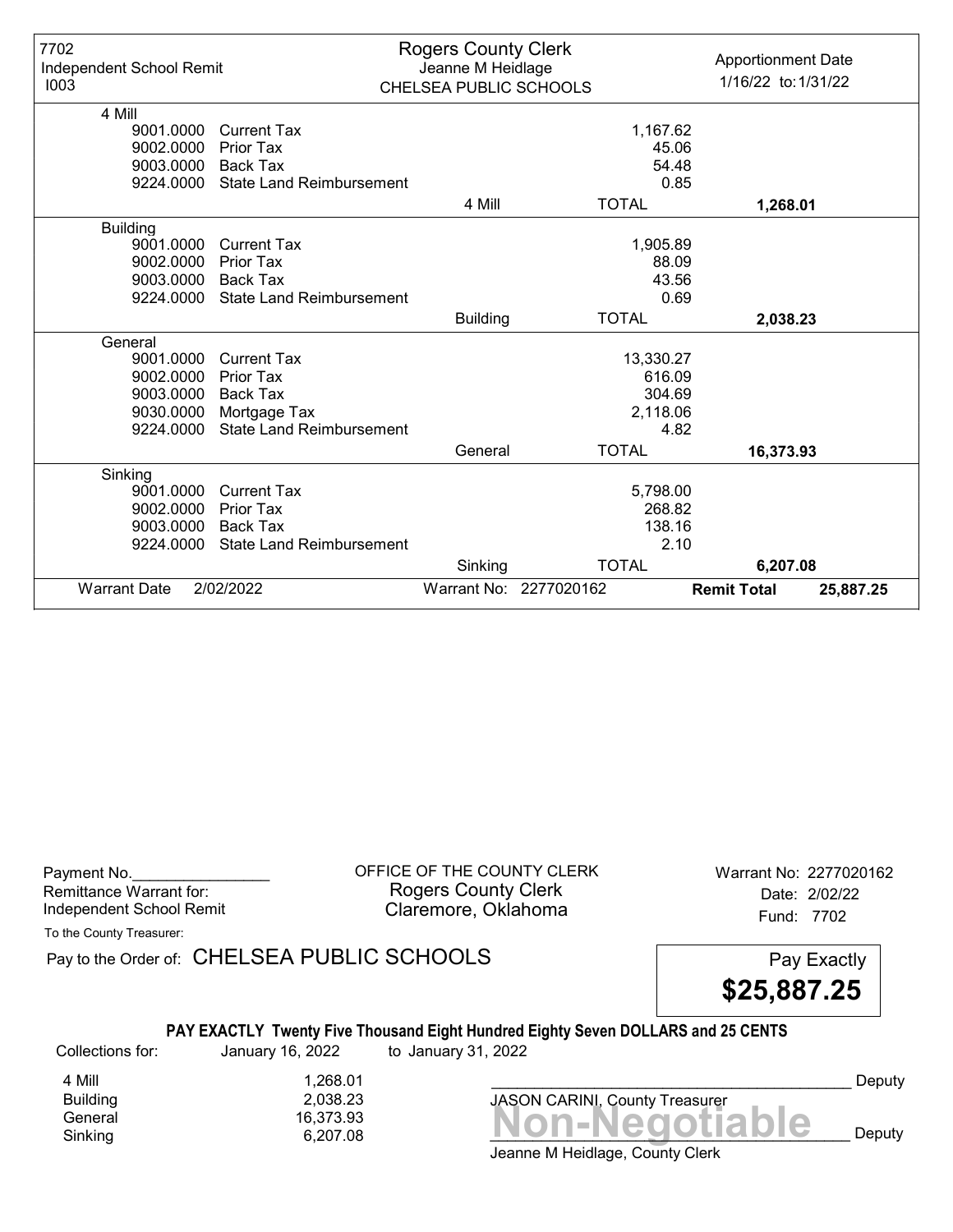| 7702<br>Independent School Remit<br>1004 |                                 | <b>Rogers County Clerk</b><br>Jeanne M Heidlage | OOLOGAH-TALALA PUBLIC SCHOOLS | <b>Apportionment Date</b><br>1/16/22 to: 1/31/22 |
|------------------------------------------|---------------------------------|-------------------------------------------------|-------------------------------|--------------------------------------------------|
| 4 Mill                                   |                                 |                                                 |                               |                                                  |
| 9001.0000                                | <b>Current Tax</b>              |                                                 | 2,552.17                      |                                                  |
| 9002.0000                                | Prior Tax                       |                                                 |                               | 98.49                                            |
| 9003.0000                                | <b>Back Tax</b>                 |                                                 |                               | 119.08                                           |
| 9224.0000                                | <b>State Land Reimbursement</b> |                                                 |                               | 1.86                                             |
|                                          |                                 | 4 Mill                                          | <b>TOTAL</b>                  | 2,771.60                                         |
| <b>Building</b>                          |                                 |                                                 |                               |                                                  |
| 9001.0000                                | <b>Current Tax</b>              |                                                 | 2,173.27                      |                                                  |
| 9002.0000                                | <b>Prior Tax</b>                |                                                 |                               | 173.06                                           |
| 9003.0000                                | <b>Back Tax</b>                 |                                                 | 161.61                        |                                                  |
| 9224.0000                                | <b>State Land Reimbursement</b> |                                                 |                               | 2.29                                             |
|                                          |                                 | <b>Building</b>                                 | <b>TOTAL</b>                  | 2,510.23                                         |
| General                                  |                                 |                                                 |                               |                                                  |
| 9001.0000                                | <b>Current Tax</b>              |                                                 | 15,225.77                     |                                                  |
| 9002.0000                                | <b>Prior Tax</b>                |                                                 | 1,212.45                      |                                                  |
| 9003.0000                                | <b>Back Tax</b>                 |                                                 | 1,132.28                      |                                                  |
| 9030.0000                                | Mortgage Tax                    |                                                 | 4,629.62                      |                                                  |
| 9224.0000                                | <b>State Land Reimbursement</b> |                                                 |                               | 16.02                                            |
|                                          |                                 | General                                         | <b>TOTAL</b>                  | 22,216.14                                        |
| Sinking                                  |                                 |                                                 |                               |                                                  |
| 9001.0000                                | <b>Current Tax</b>              |                                                 | 8,021.72                      |                                                  |
| 9002.0000                                | <b>Prior Tax</b>                |                                                 | 688.47                        |                                                  |
| 9003.0000                                | Back Tax                        |                                                 | 659.23                        |                                                  |
| 9224.0000                                | <b>State Land Reimbursement</b> |                                                 |                               | 8.44                                             |
|                                          |                                 | Sinking                                         | <b>TOTAL</b>                  | 9,377.86                                         |
| <b>Warrant Date</b>                      | 2/02/2022                       |                                                 | Warrant No: 2277020163        | <b>Remit Total</b><br>36,875.83                  |

| Payment No.              |  |
|--------------------------|--|
| Remittance Warrant for:  |  |
| Independent School Remit |  |

OFFICE OF THE COUNTY CLERK Warrant No: 2277020163 Rogers County Clerk Date: 2/02/22 Claremore, Oklahoma<br>
Fund: 7702

To the County Treasurer:

Pay to the Order of: OOLOGAH-TALALA PUBLIC SCHOOLS Pay Exactly \$36,875.83

# PAY EXACTLY Thirty Six Thousand Eight Hundred Seventy Five DOLLARS and 83 CENTS

Collections for: January 16, 2022 to January 31, 2022

Sinking expansion of  $9,377.86$  and  $9,377.86$  and  $9,377.86$  and  $9,377.86$  and  $9,377.86$ 4 Mill 2,771.60<br>Building 2,510.23 Building 2,510.23

Banding<br>General 22,216.14<br>Sinking 9,377.86 **Non-Negotiable** JASON CARINI, County Treasurer

Deputy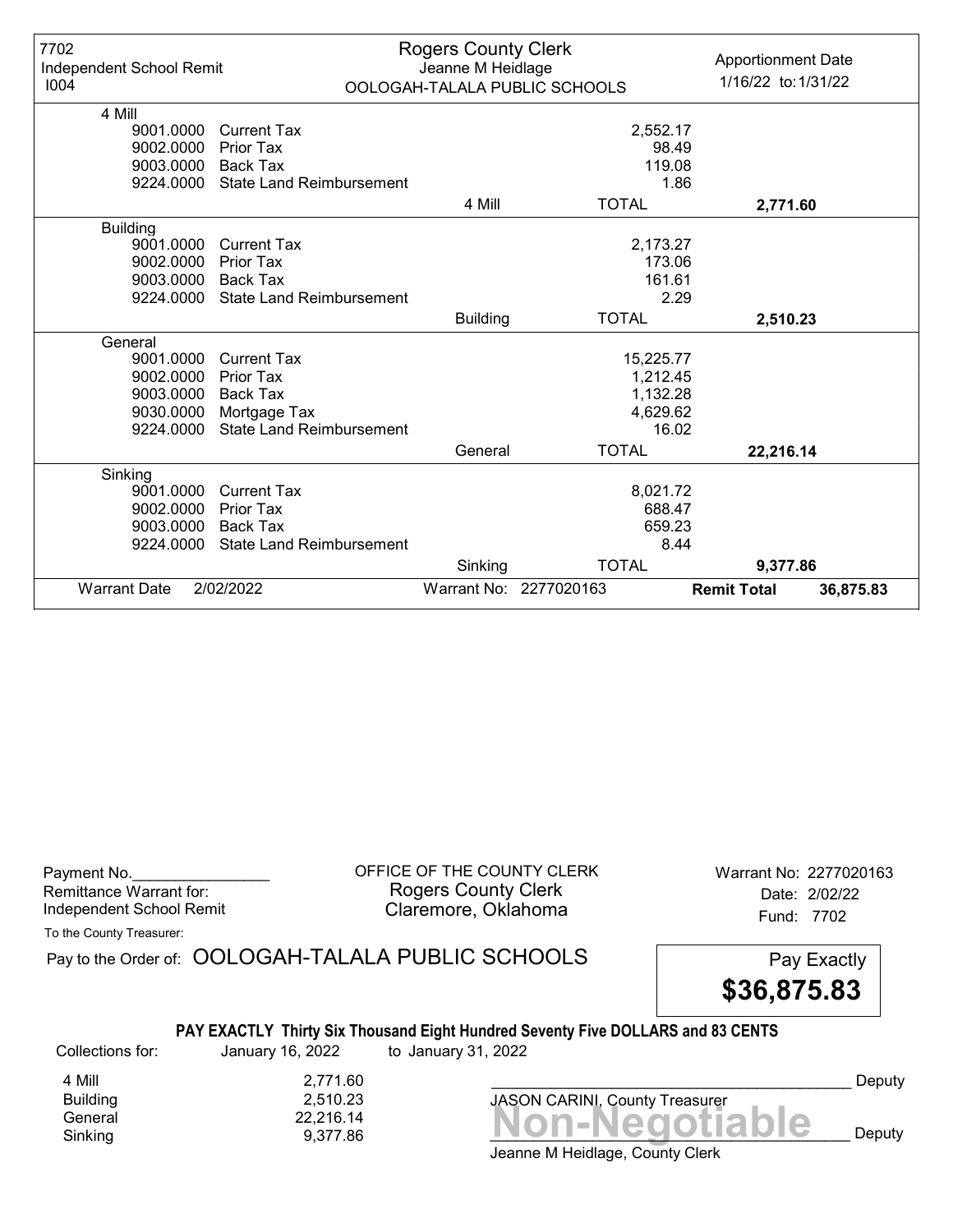| 7702<br>Independent School Remit<br>1005 |                                 | <b>Rogers County Clerk</b><br>Jeanne M Heidlage<br><b>INOLA PUBLIC SCHOOLS</b> |                        | <b>Apportionment Date</b><br>1/16/22 to: 1/31/22 |
|------------------------------------------|---------------------------------|--------------------------------------------------------------------------------|------------------------|--------------------------------------------------|
| 4 Mill                                   |                                 |                                                                                |                        |                                                  |
| 9001.0000                                | <b>Current Tax</b>              |                                                                                | 1,867.78               |                                                  |
| 9002.0000                                | Prior Tax                       |                                                                                | 72.08                  |                                                  |
| 9003.0000                                | <b>Back Tax</b>                 |                                                                                | 87.15                  |                                                  |
| 9224.0000                                | <b>State Land Reimbursement</b> |                                                                                |                        | 1.36                                             |
|                                          |                                 | 4 Mill                                                                         | <b>TOTAL</b>           | 2,028.37                                         |
| <b>Building</b>                          |                                 |                                                                                |                        |                                                  |
| 9001.0000                                | <b>Current Tax</b>              |                                                                                | 2,216.90               |                                                  |
| 9002.0000                                | <b>Prior Tax</b>                |                                                                                |                        | 0.13                                             |
| 9003.0000                                | Back Tax                        |                                                                                | 97.16                  |                                                  |
| 9224.0000                                | <b>State Land Reimbursement</b> |                                                                                |                        | 2.18                                             |
|                                          |                                 | <b>Building</b>                                                                | <b>TOTAL</b>           | 2,316.37                                         |
| General                                  |                                 |                                                                                |                        |                                                  |
| 9001.0000                                | <b>Current Tax</b>              |                                                                                | 15,518.36              |                                                  |
| 9002.0000                                | <b>Prior Tax</b>                |                                                                                |                        | 0.90                                             |
| 9003.0000                                | <b>Back Tax</b>                 |                                                                                | 680.15                 |                                                  |
| 9030.0000                                | Mortgage Tax                    |                                                                                | 3,388.15               |                                                  |
| 9224.0000                                | <b>State Land Reimbursement</b> |                                                                                | 15.23                  |                                                  |
|                                          |                                 | General                                                                        | <b>TOTAL</b>           | 19,602.79                                        |
| Sinking                                  |                                 |                                                                                |                        |                                                  |
| 9001.0000                                | <b>Current Tax</b>              |                                                                                | 4,895.14               |                                                  |
| 9002.0000                                | <b>Prior Tax</b>                |                                                                                |                        | 0.30                                             |
| 9003.0000                                | <b>Back Tax</b>                 |                                                                                | 268.39                 |                                                  |
| 9224.0000                                | <b>State Land Reimbursement</b> |                                                                                |                        | 4.80                                             |
|                                          |                                 | Sinking                                                                        | <b>TOTAL</b>           | 5,168.63                                         |
| <b>Warrant Date</b>                      | 2/02/2022                       |                                                                                | Warrant No: 2277020164 | <b>Remit Total</b><br>29,116.16                  |

| Payment No.              |  |
|--------------------------|--|
| Remittance Warrant for:  |  |
| Independent School Remit |  |

OFFICE OF THE COUNTY CLERK Warrant No: 2277020164 Rogers County Clerk Date: 2/02/22 Claremore, Oklahoma<br>
Fund: 7702

To the County Treasurer:

Pay to the Order of: INOLA PUBLIC SCHOOLS Pay Exactly

\$29,116.16

#### PAY EXACTLY Twenty Nine Thousand One Hundred Sixteen DOLLARS and 16 CENTS

Collections for: January 16, 2022 to January 31, 2022

4 Mill 2,028.37<br>Building 2,316.37 8,316.37

Banding<br>General 19,602.79 19,602.79 19,602.79 19,602.79 19,602.79 Sinking  $5,168.63$   $\blacksquare$   $\blacksquare$   $\blacksquare$   $\blacksquare$   $\blacksquare$   $\blacksquare$   $\blacksquare$   $\blacksquare$   $\blacksquare$   $\blacksquare$   $\blacksquare$   $\blacksquare$   $\blacksquare$   $\blacksquare$   $\blacksquare$   $\blacksquare$   $\blacksquare$   $\blacksquare$   $\blacksquare$   $\blacksquare$   $\blacksquare$   $\blacksquare$   $\blacksquare$   $\blacksquare$   $\blacksquare$   $\blacksquare$   $\blacksquare$   $\blacksquare$   $\blacksquare$ JASON CARINI, County Treasurer

Deputy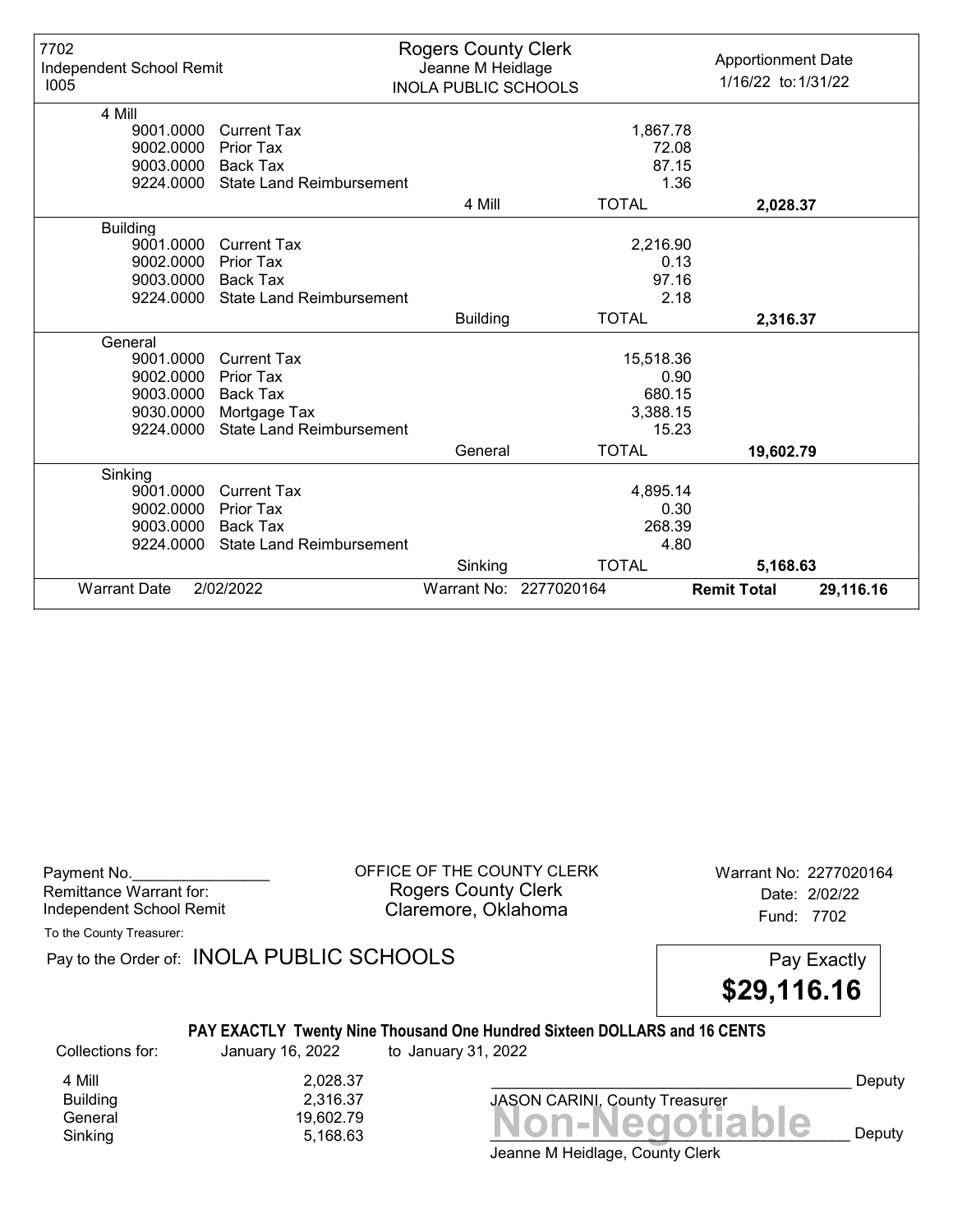| 7702<br>Independent School Remit<br>1006 |                                 | <b>Rogers County Clerk</b><br>Jeanne M Heidlage<br>SEQUOYAH PUBLIC SCHOOLS |                        | <b>Apportionment Date</b><br>1/16/22 to: 1/31/22 |
|------------------------------------------|---------------------------------|----------------------------------------------------------------------------|------------------------|--------------------------------------------------|
| 4 Mill                                   |                                 |                                                                            |                        |                                                  |
| 9001.0000                                | <b>Current Tax</b>              |                                                                            | 1,915.92               |                                                  |
| 9002.0000                                | Prior Tax                       |                                                                            |                        | 73.93                                            |
| 9003.0000                                | <b>Back Tax</b>                 |                                                                            |                        | 89.40                                            |
| 9224.0000                                | <b>State Land Reimbursement</b> |                                                                            |                        | 1.39                                             |
|                                          |                                 | 4 Mill                                                                     | <b>TOTAL</b>           | 2,080.64                                         |
| <b>Building</b>                          |                                 |                                                                            |                        |                                                  |
| 9001.0000                                | <b>Current Tax</b>              |                                                                            | 2,928.03               |                                                  |
| 9002.0000                                | Prior Tax                       |                                                                            |                        | 77.86                                            |
| 9003.0000                                | Back Tax                        |                                                                            | 134.18                 |                                                  |
| 9224.0000                                | <b>State Land Reimbursement</b> |                                                                            |                        | 0.89                                             |
|                                          |                                 | <b>Building</b>                                                            | <b>TOTAL</b>           | 3,140.96                                         |
| General                                  |                                 |                                                                            |                        |                                                  |
| 9001.0000                                | <b>Current Tax</b>              |                                                                            | 20,501.79              |                                                  |
| 9002.0000                                | Prior Tax                       |                                                                            | 545.13                 |                                                  |
| 9003.0000                                | <b>Back Tax</b>                 | 939.43                                                                     |                        |                                                  |
| 9030.0000                                | Mortgage Tax                    |                                                                            | 3,475.46               |                                                  |
| 9224.0000                                | <b>State Land Reimbursement</b> |                                                                            |                        | 6.21                                             |
|                                          |                                 | General                                                                    | <b>TOTAL</b>           | 25,468.02                                        |
| Sinking                                  |                                 |                                                                            |                        |                                                  |
| 9001.0000                                | <b>Current Tax</b>              |                                                                            | 10,678.37              |                                                  |
| 9002.0000                                | <b>Prior Tax</b>                | 326.28                                                                     |                        |                                                  |
| 9003.0000                                | <b>Back Tax</b>                 | 537.63                                                                     |                        |                                                  |
| 9224.0000                                | <b>State Land Reimbursement</b> |                                                                            |                        | 3.24                                             |
|                                          |                                 | Sinking                                                                    | <b>TOTAL</b>           | 11,545.52                                        |
| <b>Warrant Date</b>                      | 2/02/2022                       |                                                                            | Warrant No: 2277020165 | <b>Remit Total</b><br>42,235.14                  |

| Payment No.              |  |
|--------------------------|--|
| Remittance Warrant for:  |  |
| Independent School Remit |  |

OFFICE OF THE COUNTY CLERK Warrant No: 2277020165 Rogers County Clerk Date: 2/02/22 Claremore, Oklahoma<br>
Fund: 7702

To the County Treasurer:

Pay to the Order of: SEQUOYAH PUBLIC SCHOOLS Pay Exactly

\$42,235.14

# PAY EXACTLY Forty Two Thousand Two Hundred Thirty Five DOLLARS and 14 CENTS

Collections for: January 16, 2022 to January 31, 2022

4 Mill 2,080.64<br>Building 3,140.96 Building 3,140.96

Bananing<br>General 25,468.02<br>Sinking 11,545.52 **Non-Negotiable** Sinking 11,545.52  $\blacksquare$  11,545.52  $\blacksquare$ 

Deputy

Jeanne M Heidlage, County Clerk

JASON CARINI, County Treasurer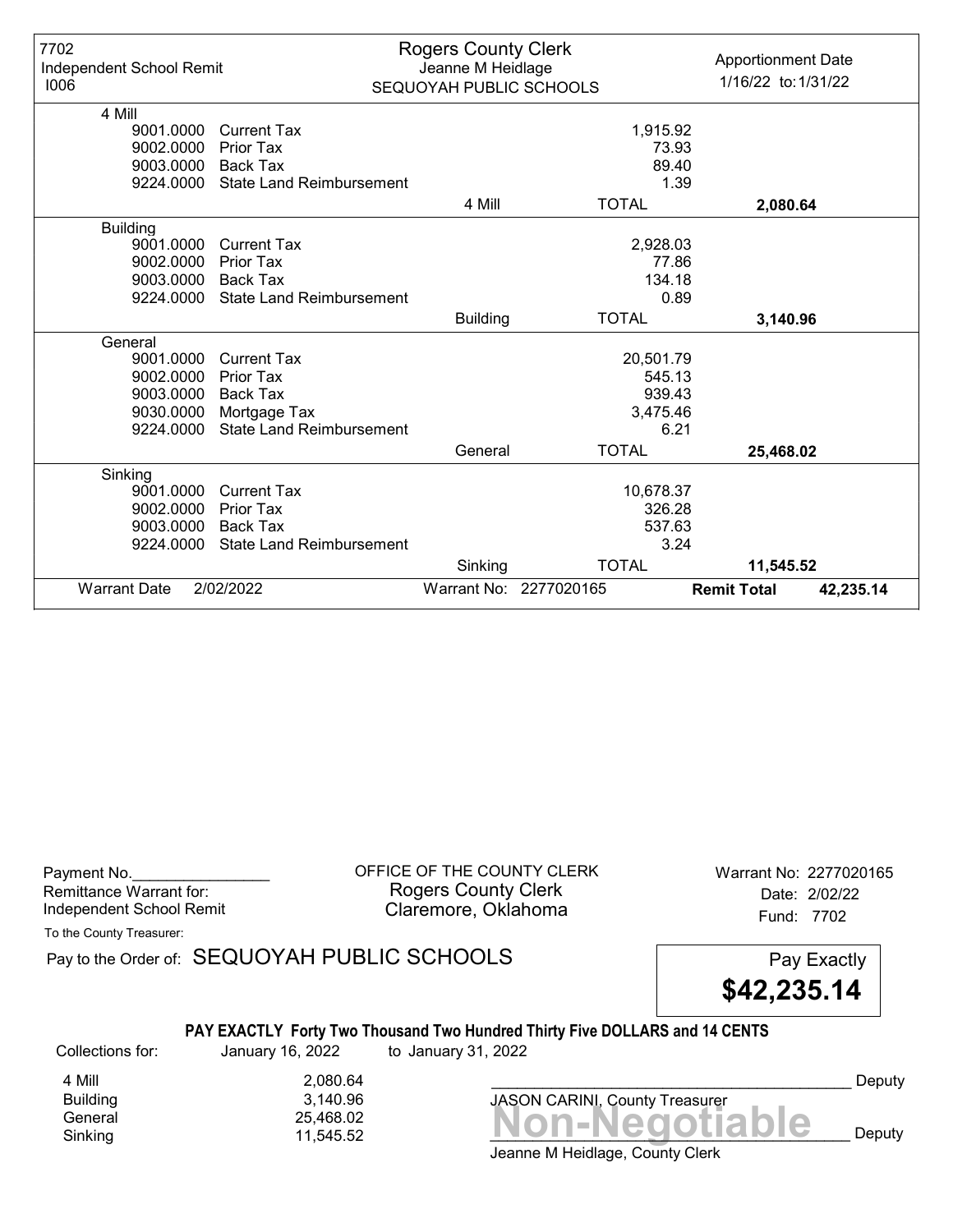| 7702<br>Independent School Remit<br>1007 |                                 | <b>Rogers County Clerk</b><br>Jeanne M Heidlage<br>FOYIL PUBLIC SCHOOLS |                        | <b>Apportionment Date</b><br>1/16/22 to: 1/31/22 |  |
|------------------------------------------|---------------------------------|-------------------------------------------------------------------------|------------------------|--------------------------------------------------|--|
| 4 Mill                                   |                                 |                                                                         |                        |                                                  |  |
| 9001.0000                                | <b>Current Tax</b>              |                                                                         |                        | 696.93                                           |  |
| 9002.0000                                | Prior Tax                       |                                                                         |                        | 26.90                                            |  |
| 9003.0000                                | <b>Back Tax</b>                 |                                                                         |                        | 32.52                                            |  |
| 9224.0000                                | <b>State Land Reimbursement</b> |                                                                         |                        | 0.50                                             |  |
|                                          |                                 | 4 Mill                                                                  | <b>TOTAL</b>           | 756.85                                           |  |
| <b>Building</b>                          |                                 |                                                                         |                        |                                                  |  |
| 9001.0000                                | <b>Current Tax</b>              |                                                                         |                        | 830.80                                           |  |
| 9002.0000                                | <b>Prior Tax</b>                |                                                                         |                        | 50.87                                            |  |
| 9003.0000                                | <b>Back Tax</b>                 |                                                                         |                        | 249.30                                           |  |
| 9224.0000                                | <b>State Land Reimbursement</b> |                                                                         |                        | 0.22                                             |  |
|                                          |                                 | <b>Building</b>                                                         | <b>TOTAL</b>           | 1,131.19                                         |  |
| General                                  |                                 |                                                                         |                        |                                                  |  |
| 9001.0000                                | <b>Current Tax</b>              |                                                                         | 5,818.82               |                                                  |  |
| 9002.0000                                | <b>Prior Tax</b>                |                                                                         |                        | 356.31                                           |  |
| 9003.0000                                | <b>Back Tax</b>                 | 1,746.04                                                                |                        |                                                  |  |
| 9030.0000                                | Mortgage Tax                    |                                                                         | 1,264.23               |                                                  |  |
| 9224.0000                                | <b>State Land Reimbursement</b> |                                                                         |                        | 1.57                                             |  |
|                                          |                                 | General                                                                 | <b>TOTAL</b>           | 9,186.97                                         |  |
| Sinking                                  |                                 |                                                                         |                        |                                                  |  |
| 9001.0000                                | <b>Current Tax</b>              |                                                                         | 2,880.66               |                                                  |  |
| 9002.0000                                | <b>Prior Tax</b>                |                                                                         |                        | 206.52                                           |  |
| 9003.0000                                | <b>Back Tax</b>                 |                                                                         |                        | 932.95                                           |  |
| 9224.0000                                | <b>State Land Reimbursement</b> |                                                                         |                        | 0.77                                             |  |
|                                          |                                 | Sinking                                                                 | <b>TOTAL</b>           | 4,020.90                                         |  |
| <b>Warrant Date</b>                      | 2/02/2022                       |                                                                         | Warrant No: 2277020166 | <b>Remit Total</b><br>15,095.91                  |  |

| Payment No.<br>Remittance Warrant for:<br>Independent School Remit |                                            | OFFICE OF THE COUNTY CLERK<br><b>Rogers County Clerk</b><br>Claremore, Oklahoma      | Warrant No: 2277020166<br>Date: 2/02/22<br>Fund: 7702 |
|--------------------------------------------------------------------|--------------------------------------------|--------------------------------------------------------------------------------------|-------------------------------------------------------|
| To the County Treasurer:                                           | Pay to the Order of: FOYIL PUBLIC SCHOOLS  |                                                                                      | Pay Exactly<br>\$15,095.91                            |
| Collections for:                                                   | January 16, 2022                           | PAY EXACTLY Fifteen Thousand Ninety Five DOLLARS and 91 CENTS<br>to January 31, 2022 |                                                       |
| 4 Mill<br><b>Building</b><br>General<br>Sinking                    | 756.85<br>1,131.19<br>9,186.97<br>4,020.90 | <b>JASON CARINI, County Treasurer</b><br>Jeanne M Heidlage, County Clerk             | Deputy<br><b>Non-Negotiable</b><br>Deputy             |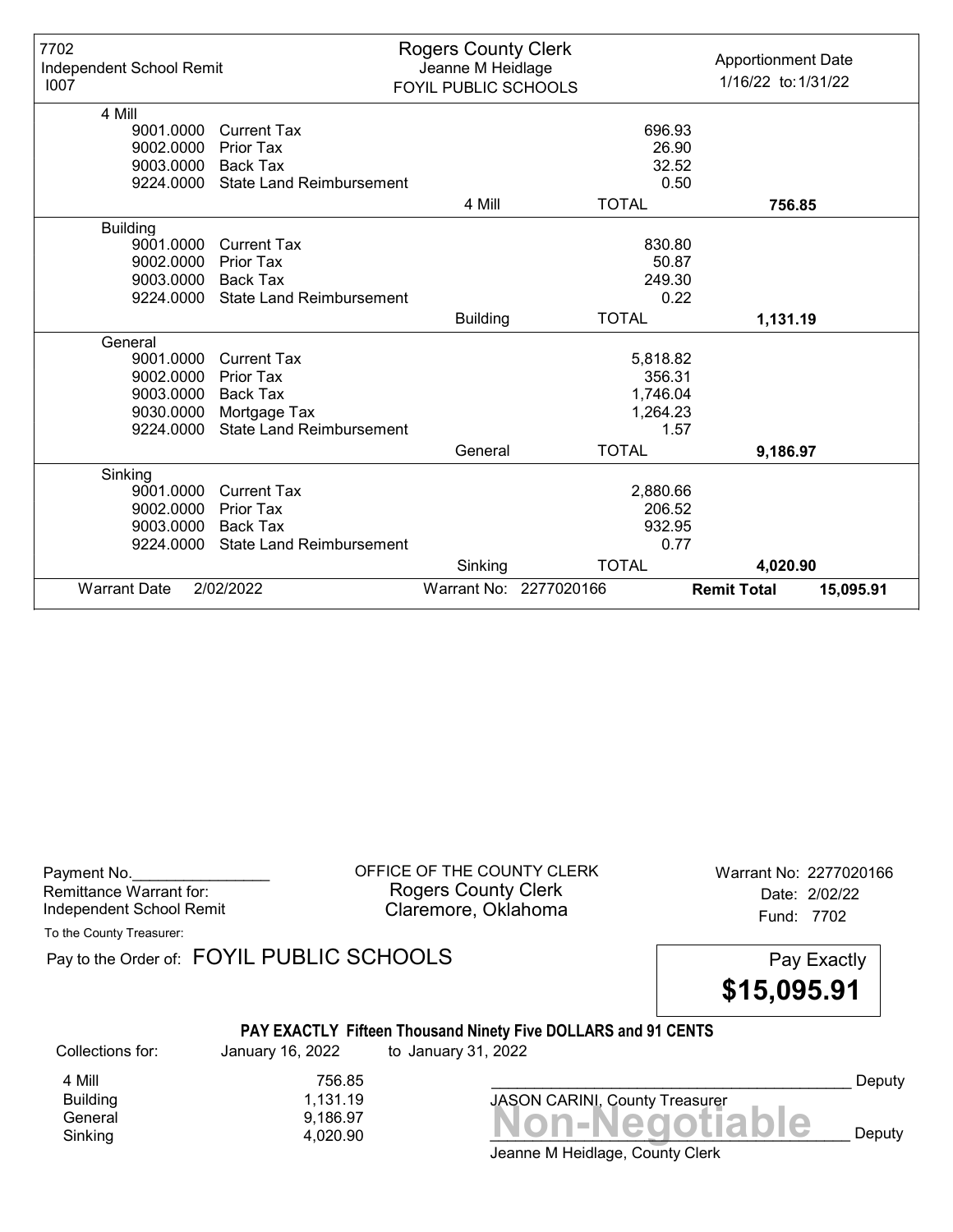| 7702<br>Independent School Remit<br>1008 |                                 | <b>Rogers County Clerk</b><br>Jeanne M Heidlage<br><b>VERDIGRIS PUBLIC SCHOOLS</b> |                        | <b>Apportionment Date</b><br>1/16/22 to: 1/31/22 |           |
|------------------------------------------|---------------------------------|------------------------------------------------------------------------------------|------------------------|--------------------------------------------------|-----------|
| 4 Mill                                   |                                 |                                                                                    |                        |                                                  |           |
| 9001.0000                                | <b>Current Tax</b>              |                                                                                    | 2,071.40               |                                                  |           |
| 9002.0000                                | Prior Tax                       |                                                                                    | 79.93                  |                                                  |           |
| 9003.0000                                | Back Tax                        |                                                                                    | 96.65                  |                                                  |           |
| 9224.0000                                | <b>State Land Reimbursement</b> |                                                                                    |                        | 1.51                                             |           |
|                                          |                                 | 4 Mill                                                                             | <b>TOTAL</b>           | 2,249.49                                         |           |
| <b>Building</b>                          |                                 |                                                                                    |                        |                                                  |           |
| 9001.0000                                | <b>Current Tax</b>              |                                                                                    | 1,534.50               |                                                  |           |
| 9003.0000                                | Back Tax                        |                                                                                    | 15.91                  |                                                  |           |
| 9224.0000                                | <b>State Land Reimbursement</b> |                                                                                    |                        | 1.14                                             |           |
|                                          |                                 | <b>Building</b>                                                                    | <b>TOTAL</b>           | 1,551.55                                         |           |
| General                                  |                                 |                                                                                    |                        |                                                  |           |
| 9001.0000                                | <b>Current Tax</b>              |                                                                                    | 10,747.52              |                                                  |           |
| 9003.0000                                | <b>Back Tax</b>                 | 111.44                                                                             |                        |                                                  |           |
| 9030.0000                                | Mortgage Tax                    |                                                                                    | 3,757.50               |                                                  |           |
| 9224.0000                                | <b>State Land Reimbursement</b> |                                                                                    |                        | 7.99                                             |           |
|                                          |                                 | General                                                                            | <b>TOTAL</b>           | 14,624.45                                        |           |
| Sinking                                  |                                 |                                                                                    |                        |                                                  |           |
| 9001.0000                                | <b>Current Tax</b>              |                                                                                    | 4,642.68               |                                                  |           |
| 9003.0000                                | Back Tax                        | 53.49                                                                              |                        |                                                  |           |
| 9224.0000                                | <b>State Land Reimbursement</b> | 3.45                                                                               |                        |                                                  |           |
|                                          |                                 | Sinking                                                                            | <b>TOTAL</b>           | 4,699.62                                         |           |
| <b>Warrant Date</b>                      | 2/02/2022                       |                                                                                    | Warrant No: 2277020167 | <b>Remit Total</b>                               | 23,125.11 |

Payment No. 2277020167<br>
OFFICE OF THE COUNTY CLERK Warrant No: 2277020167 Rogers County Clerk Date: 2/02/22 Independent School Remit **Claremore, Oklahoma** Fund: 7702

To the County Treasurer:

Pay to the Order of: VERDIGRIS PUBLIC SCHOOLS Pay Exactly



#### PAY EXACTLY Twenty Three Thousand One Hundred Twenty Five DOLLARS and 11 CENTS

Collections for: January 16, 2022 to January 31, 2022

4 Mill 2,249.49<br>Building 3,551.55

1,551.55



Deputy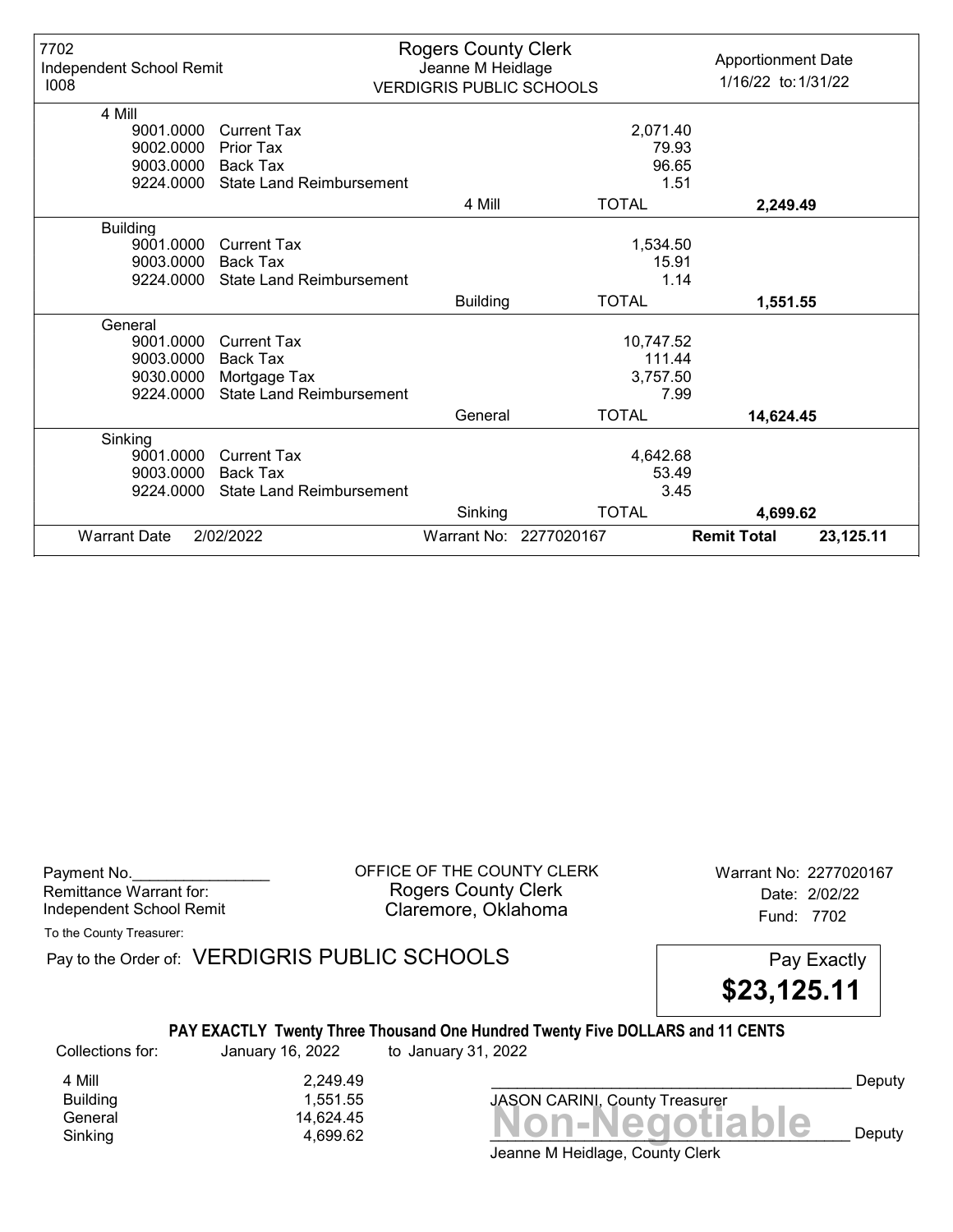| 7702<br>Independent School Remit<br>JO21T | <b>Rogers County Clerk</b><br>Jeanne M Heidlage<br><b>TULSA COUNTY TREASURER</b> |                        | <b>Apportionment Date</b><br>1/16/22 to: 1/31/22 |          |
|-------------------------------------------|----------------------------------------------------------------------------------|------------------------|--------------------------------------------------|----------|
| 4 Mill                                    |                                                                                  |                        |                                                  |          |
| 9001.0000 Current Tax                     |                                                                                  | 4,740.81               |                                                  |          |
| 9002.0000 Prior Tax                       | 90.71                                                                            |                        |                                                  |          |
| 9003.0000 Back Tax                        | 133.51                                                                           |                        |                                                  |          |
| 9224,0000 State Land Reimbursement        |                                                                                  | 3.01                   |                                                  |          |
|                                           | 4 Mill                                                                           | <b>TOTAL</b>           | 4,968.04                                         |          |
| 2/02/2022<br>Warrant Date                 |                                                                                  | Warrant No: 2277020168 | <b>Remit Total</b>                               | 4.968.04 |

Payment No. 2277020168 COUNTY CLERK Warrant No: 2277020168 Rogers County Clerk Date: 2/02/22 Independent School Remit Claremore, Oklahoma Fund: 7702

To the County Treasurer:

Pay to the Order of: TULSA COUNTY TREASURER Pay to the Order of: TULSA COUNTY TREASURER

\$4,968.04

# PAY EXACTLY Four Thousand Nine Hundred Sixty Eight DOLLARS and 4 CENTS

Collections for: January 16, 2022 to January 31, 2022

Non-Negotiable Deputy JASON CARINI, County Treasurer 4 Mill 4,968.04 Deputy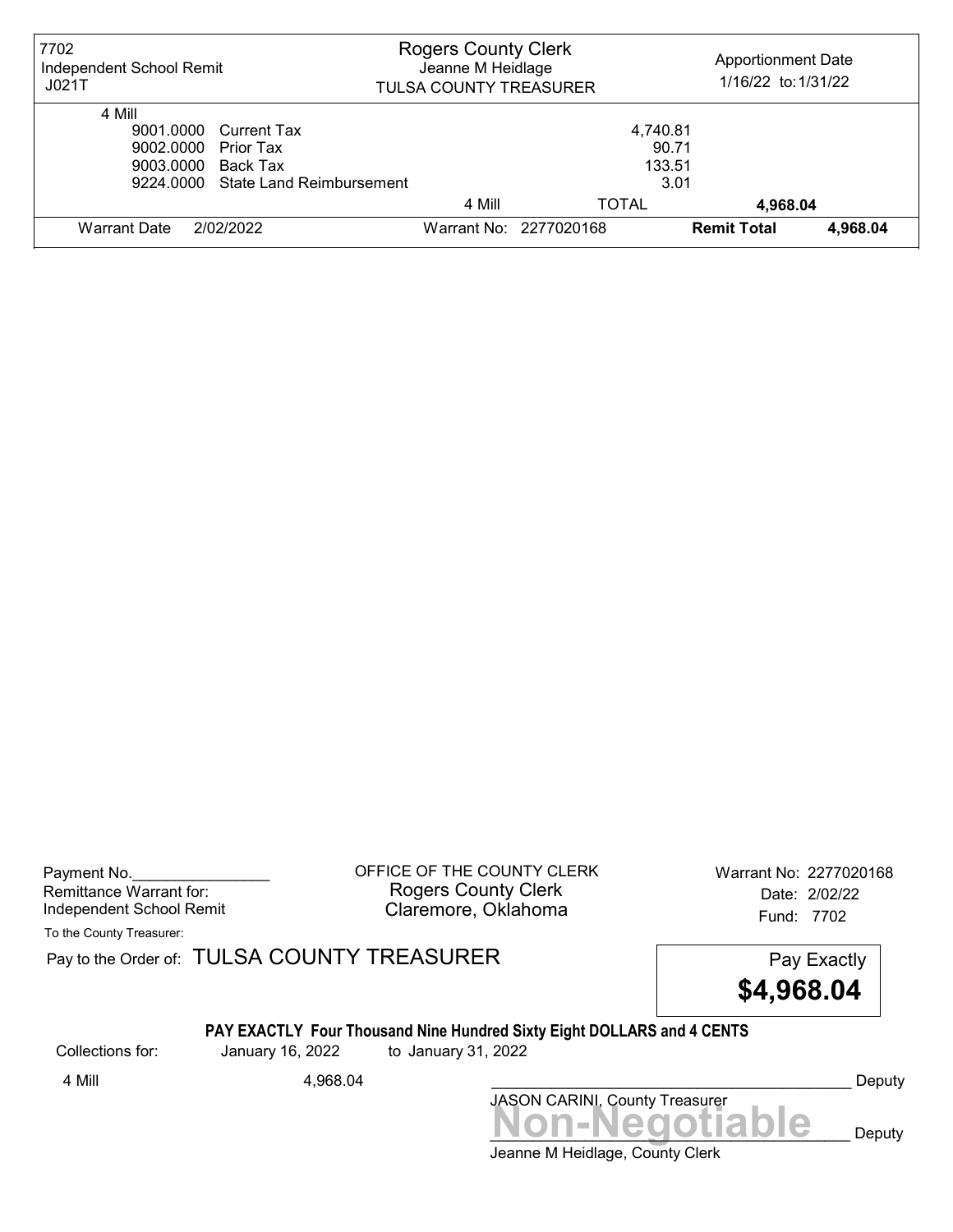| 7702<br>Independent School Remit<br>J <sub>021</sub> |                                 | <b>Rogers County Clerk</b><br>Jeanne M Heidlage<br><b>OWASSO PUBLIC SCHOOLS</b> |                        | <b>Apportionment Date</b><br>1/16/22 to: 1/31/22 |           |
|------------------------------------------------------|---------------------------------|---------------------------------------------------------------------------------|------------------------|--------------------------------------------------|-----------|
| <b>Building</b>                                      |                                 |                                                                                 |                        |                                                  |           |
| 9001.0000                                            | <b>Current Tax</b>              |                                                                                 | 6,082.12               |                                                  |           |
| 9002.0000                                            | <b>Prior Tax</b>                |                                                                                 | 116.38                 |                                                  |           |
| 9003.0000                                            | Back Tax                        |                                                                                 | 171.29                 |                                                  |           |
| 9224.0000                                            | <b>State Land Reimbursement</b> |                                                                                 | 3.86                   |                                                  |           |
|                                                      |                                 | <b>Building</b>                                                                 | <b>TOTAL</b>           | 6,373.65                                         |           |
| General                                              |                                 |                                                                                 |                        |                                                  |           |
| 9001.0000                                            | <b>Current Tax</b>              |                                                                                 | 42,563.26              |                                                  |           |
| 9002.0000                                            | Prior Tax                       |                                                                                 | 814.38                 |                                                  |           |
| 9003.0000                                            | Back Tax                        |                                                                                 | 1,198.67               |                                                  |           |
| 9224.0000                                            | <b>State Land Reimbursement</b> |                                                                                 | 26.98                  |                                                  |           |
|                                                      |                                 | General                                                                         | <b>TOTAL</b>           | 44,603.29                                        |           |
| Sinking                                              |                                 |                                                                                 |                        |                                                  |           |
| 9001.0000                                            | <b>Current Tax</b>              |                                                                                 | 31,821.26              |                                                  |           |
| 9002.0000                                            | Prior Tax                       | 605.76                                                                          |                        |                                                  |           |
| 9003.0000                                            | Back Tax                        | 815.67                                                                          |                        |                                                  |           |
| 9224.0000                                            | <b>State Land Reimbursement</b> |                                                                                 | 20.17                  |                                                  |           |
|                                                      |                                 | Sinking                                                                         | <b>TOTAL</b>           | 33,262.86                                        |           |
| <b>Warrant Date</b>                                  | 2/02/2022                       |                                                                                 | Warrant No: 2277020169 | <b>Remit Total</b>                               | 84,239.80 |

Payment No. 2277020169<br>
OFFICE OF THE COUNTY CLERK Warrant No: 2277020169 Rogers County Clerk Date: 2/02/22 Independent School Remit **Claremore, Oklahoma** Fund: 7702

To the County Treasurer:

Pay to the Order of: OWASSO PUBLIC SCHOOLS Pay Exactly



#### PAY EXACTLY Eighty Four Thousand Two Hundred Thirty Nine DOLLARS and 80 CENTS

Collections for: January 16, 2022 to January 31, 2022

Building 6,373.65<br>General 14,603.29 44,603.29

Sinking Non-Negotiable 33,262.86 JASON CARINI, County Treasurer

Deputy

 $\mathbf{e}_{\text{p}}$  Deputy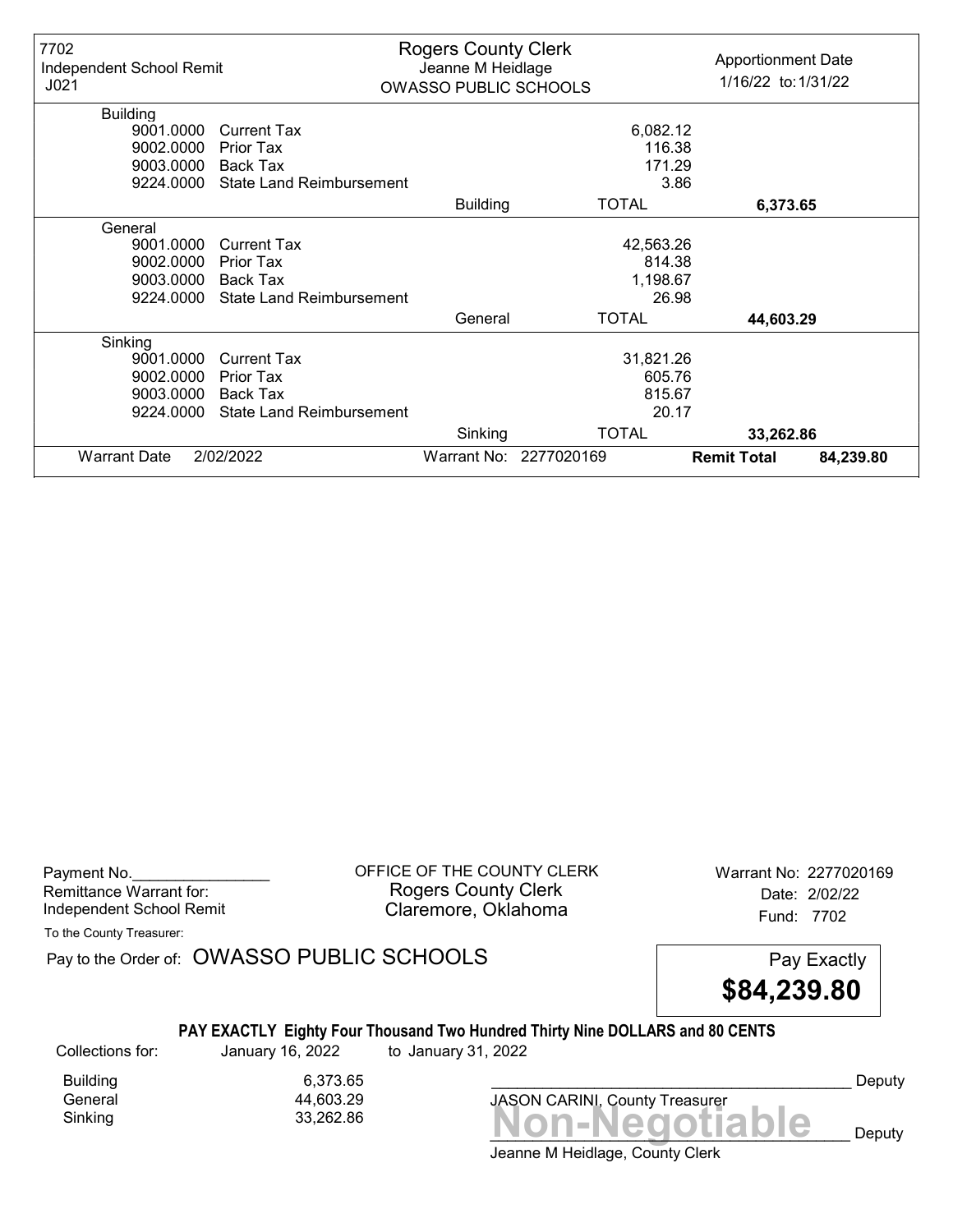| 7702<br>Independent School Remit<br>J026T | <b>Rogers County Clerk</b><br>Jeanne M Heidlage<br><b>TULSA COUNTY TREASURER</b> |                        | <b>Apportionment Date</b><br>1/16/22 to: 1/31/22 |        |
|-------------------------------------------|----------------------------------------------------------------------------------|------------------------|--------------------------------------------------|--------|
| 4 Mill<br>9001.0000 Current Tax           | 581.60                                                                           |                        |                                                  |        |
|                                           | 4 Mill                                                                           | <b>TOTAL</b>           | 581.60                                           |        |
| 2/02/2022<br><b>Warrant Date</b>          |                                                                                  | Warrant No: 2277020170 | <b>Remit Total</b>                               | 581.60 |

| Payment No.              |  |
|--------------------------|--|
| Remittance Warrant for:  |  |
| Independent School Remit |  |

OFFICE OF THE COUNTY CLERK Warrant No: 2277020170 Rogers County Clerk Date: 2/02/22 Claremore, Oklahoma<br>
Fund: 7702

To the County Treasurer:

Pay to the Order of: TULSA COUNTY TREASURER Pay to the Order of: TULSA COUNTY TREASURER

\$581.60

#### PAY EXACTLY Five Hundred Eighty One DOLLARS and 60 CENTS

Collections for: January 16, 2022 to January 31, 2022

Jeanne M Heidlage, County Clerk JASON CARINI, County Treasurer<br>
MON-Negotiable Deputy 4 Mill 581.60 Deputy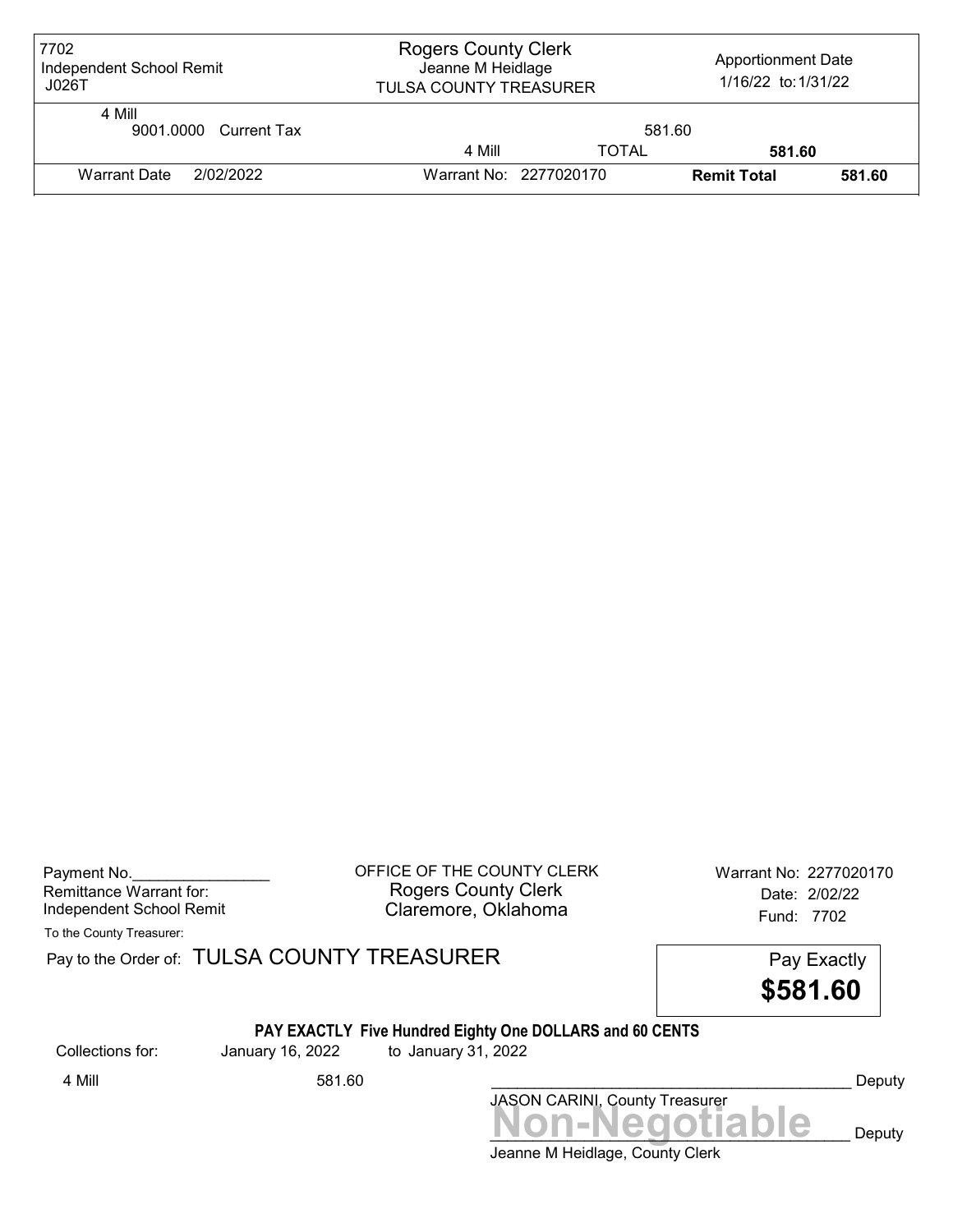| 7702<br>Independent School Remit<br>J026   |                 | <b>Rogers County Clerk</b><br>Jeanne M Heidlage<br><b>COLLINSVILLE PUBLIC SCHOOLS</b> |                                 |  |  |
|--------------------------------------------|-----------------|---------------------------------------------------------------------------------------|---------------------------------|--|--|
| <b>Building</b><br>9001,0000 Current Tax   |                 | 794.39                                                                                |                                 |  |  |
|                                            | <b>Building</b> | <b>TOTAL</b>                                                                          | 794.39                          |  |  |
| General<br>9001.0000<br>Current Tax        | 5,173.47        |                                                                                       |                                 |  |  |
|                                            | General         | <b>TOTAL</b>                                                                          | 5,173.47                        |  |  |
| Sinking<br>9001.0000<br><b>Current Tax</b> |                 | 4,254.25                                                                              |                                 |  |  |
|                                            | Sinking         | <b>TOTAL</b>                                                                          | 4,254.25                        |  |  |
| 2/02/2022<br><b>Warrant Date</b>           |                 | Warrant No: 2277020171                                                                | 10,222.11<br><b>Remit Total</b> |  |  |

Payment No. 2277020171 CLERK Warrant No: 2277020171 Rogers County Clerk Date: 2/02/22 Independent School Remit **Claremore, Oklahoma** Fund: 7702

To the County Treasurer:

Pay to the Order of: COLLINSVILLE PUBLIC SCHOOLS Pay Exactly



#### PAY EXACTLY Ten Thousand Two Hundred Twenty Two DOLLARS and 11 CENTS

Collections for: January 16, 2022 to January 31, 2022

 $Sinking$   $4,254.25$   $Non-Negotiable$ 

Building 794.39<br>General 5,173.47 5,173.47

Jeanne M Heidlage, County Clerk

JASON CARINI, County Treasurer



Deputy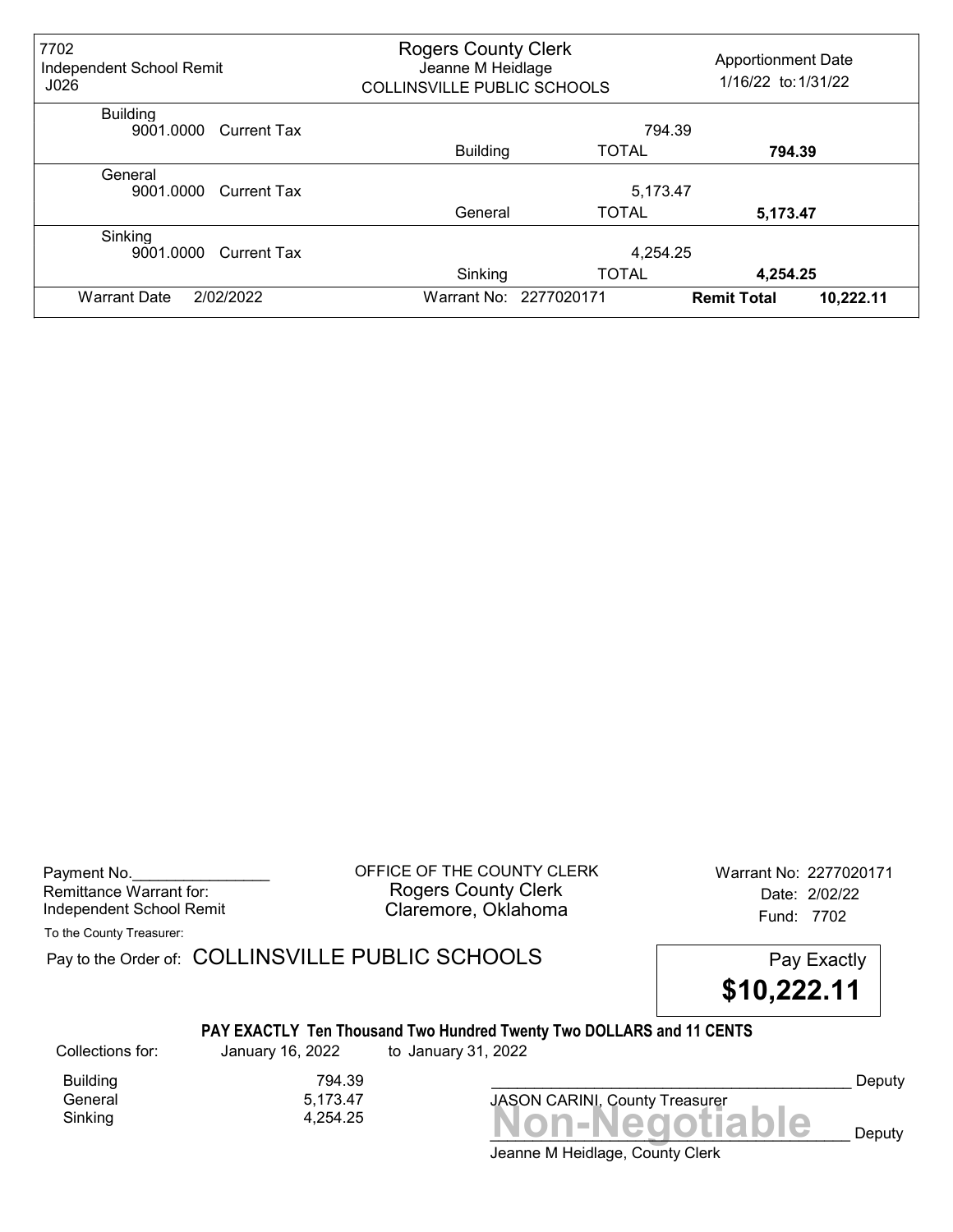| 7702<br>Independent School Remit<br>JO32T | <b>Rogers County Clerk</b><br>Jeanne M Heidlage<br><b>MAYES COUNTY TREASURER</b> |                        | <b>Apportionment Date</b><br>1/16/22 to: 1/31/22 |       |
|-------------------------------------------|----------------------------------------------------------------------------------|------------------------|--------------------------------------------------|-------|
| 4 Mill<br>9001.0000 Current Tax           | 56.69                                                                            |                        |                                                  |       |
|                                           | 4 Mill                                                                           | <b>TOTAL</b>           | 56.69                                            |       |
| 2/02/2022<br><b>Warrant Date</b>          |                                                                                  | Warrant No: 2277020172 | <b>Remit Total</b>                               | 56.69 |

| Payment No.              |  |
|--------------------------|--|
| Remittance Warrant for:  |  |
| Independent School Remit |  |

OFFICE OF THE COUNTY CLERK Warrant No: 2277020172 Rogers County Clerk Date: 2/02/22 Claremore, Oklahoma<br>Fund: 7702

To the County Treasurer:

Pay to the Order of: MAYES COUNTY TREASURER Pay to the Order of: MAYES COUNTY TREASURER

\$56.69

# PAY EXACTLY Fifty Six DOLLARS and 69 CENTS

Collections for: January 16, 2022 to January 31, 2022

# JASON CARINI, County Treasurer<br>
MON-Negotiable Deputy 4 Mill 56.69 \_\_\_\_\_\_\_\_\_\_\_\_\_\_\_\_\_\_\_\_\_\_\_\_\_\_\_\_\_\_\_\_\_\_\_\_\_\_\_\_\_\_ Deputy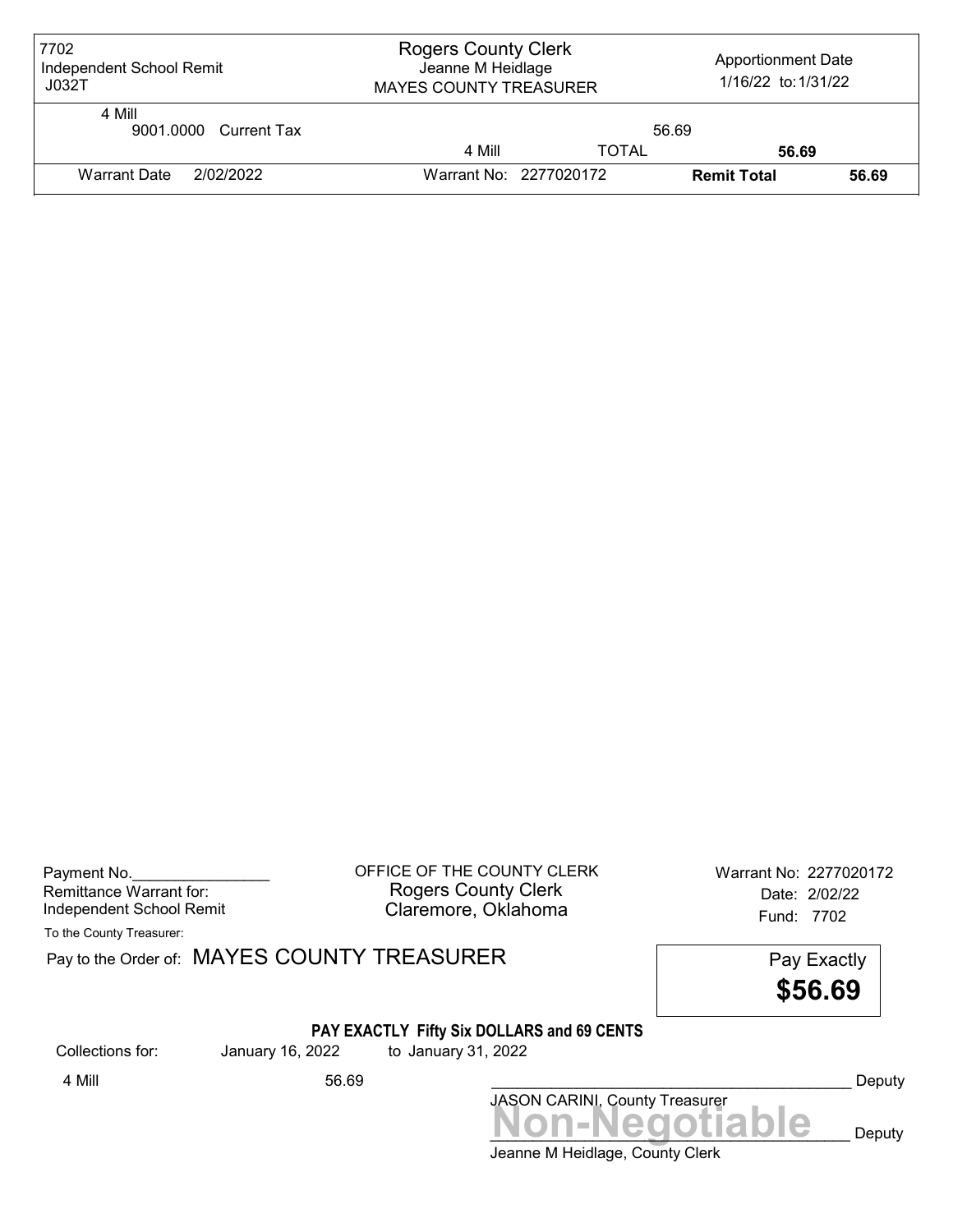| 7702<br>Independent School Remit<br>J <sub>032</sub> |                    | <b>Rogers County Clerk</b><br>Jeanne M Heidlage<br>MAYES-CHOTEAU SCHOOLS |                        | <b>Apportionment Date</b><br>1/16/22 to: 1/31/22 |        |
|------------------------------------------------------|--------------------|--------------------------------------------------------------------------|------------------------|--------------------------------------------------|--------|
| <b>Building</b><br>9001.0000                         | Current Tax        |                                                                          |                        | 72.73                                            |        |
|                                                      |                    | <b>Building</b>                                                          | <b>TOTAL</b>           | 72.73                                            |        |
| General<br>9001.0000                                 | <b>Current Tax</b> | 509.39                                                                   |                        |                                                  |        |
|                                                      |                    | General                                                                  | <b>TOTAL</b>           | 509.39                                           |        |
| Sinking<br>9001.0000                                 | <b>Current Tax</b> |                                                                          | 312.22                 |                                                  |        |
|                                                      |                    | Sinking                                                                  | <b>TOTAL</b>           | 312.22                                           |        |
| 2/02/2022<br><b>Warrant Date</b>                     |                    |                                                                          | Warrant No: 2277020173 | <b>Remit Total</b>                               | 894.34 |

| Payment No.              |  |
|--------------------------|--|
| Remittance Warrant for:  |  |
| Independent School Remit |  |

OFFICE OF THE COUNTY CLERK Warrant No: 2277020173 Rogers County Clerk Date: 2/02/22 Claremore, Oklahoma<br>
Fund: 7702

To the County Treasurer:

Pay to the Order of: MAYES-CHOTEAU SCHOOLS Pay Exactly

\$894.34

#### PAY EXACTLY Eight Hundred Ninety Four DOLLARS and 34 CENTS

Collections for: January 16, 2022 to January 31, 2022

Building 72.73<br>General 509.39 General

 $Sinking$ <br> $Sinking$   $312.22$   $Non-Negotiable$ JASON CARINI, County Treasurer

Jeanne M Heidlage, County Clerk

Deputy

 $\Box$   $\bf e$  Deputy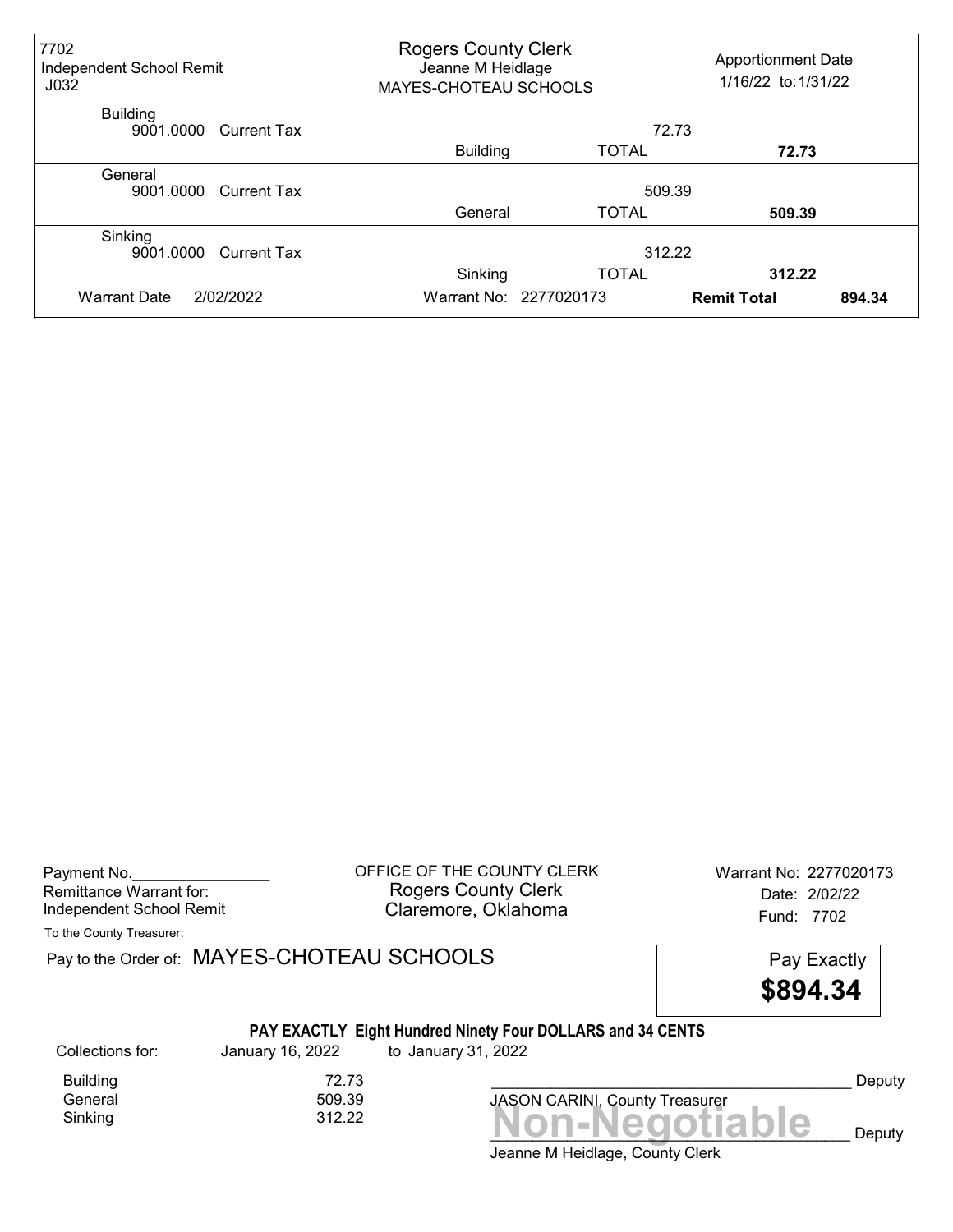| 7703<br>Municipal-City-Town Remit<br><b>CAT</b> | <b>Rogers County Clerk</b><br><b>Apportionment Date</b><br>Jeanne M Heidlage<br>1/16/22 to: 1/31/22<br><b>CITY OF CATOOSA</b> |                        |                    |           |
|-------------------------------------------------|-------------------------------------------------------------------------------------------------------------------------------|------------------------|--------------------|-----------|
| General                                         |                                                                                                                               |                        |                    |           |
| 9208.0000 OTC - Alcoholic Beverage              |                                                                                                                               | 6,374.23               |                    |           |
| 9215,0000 OTC - Motor Vehicle                   |                                                                                                                               | 4,743.67               |                    |           |
|                                                 | General                                                                                                                       | <b>TOTAL</b>           | 11,117.90          |           |
| Sinking                                         |                                                                                                                               |                        |                    |           |
| 9002.0000<br>Prior Tax                          |                                                                                                                               |                        | 0.62               |           |
| 9003.0000<br>Back Tax                           |                                                                                                                               |                        | 0.15               |           |
|                                                 | Sinking                                                                                                                       | <b>TOTAL</b>           |                    | 0.77      |
| 2/02/2022<br><b>Warrant Date</b>                |                                                                                                                               | Warrant No: 2277030063 | <b>Remit Total</b> | 11,118.67 |

| Payment No.               |  |
|---------------------------|--|
| Remittance Warrant for:   |  |
| Municipal-City-Town Remit |  |

OFFICE OF THE COUNTY CLERK Warrant No: 2277030063 Rogers County Clerk Date: 2/02/22 Claremore, Oklahoma<br>Fund: 7703

To the County Treasurer:

Pay to the Order of: CITY OF CATOOSA Pay to the Order of: CITY OF CATOOSA



#### PAY EXACTLY Eleven Thousand One Hundred Eighteen DOLLARS and 67 CENTS

Collections for: January 16, 2022 to January 31, 2022

General 11,117.90<br>Sinking 0.77 Sinking

JASON CARINI, County Treasurer<br>
MON-Negotiable Deputy

Deputy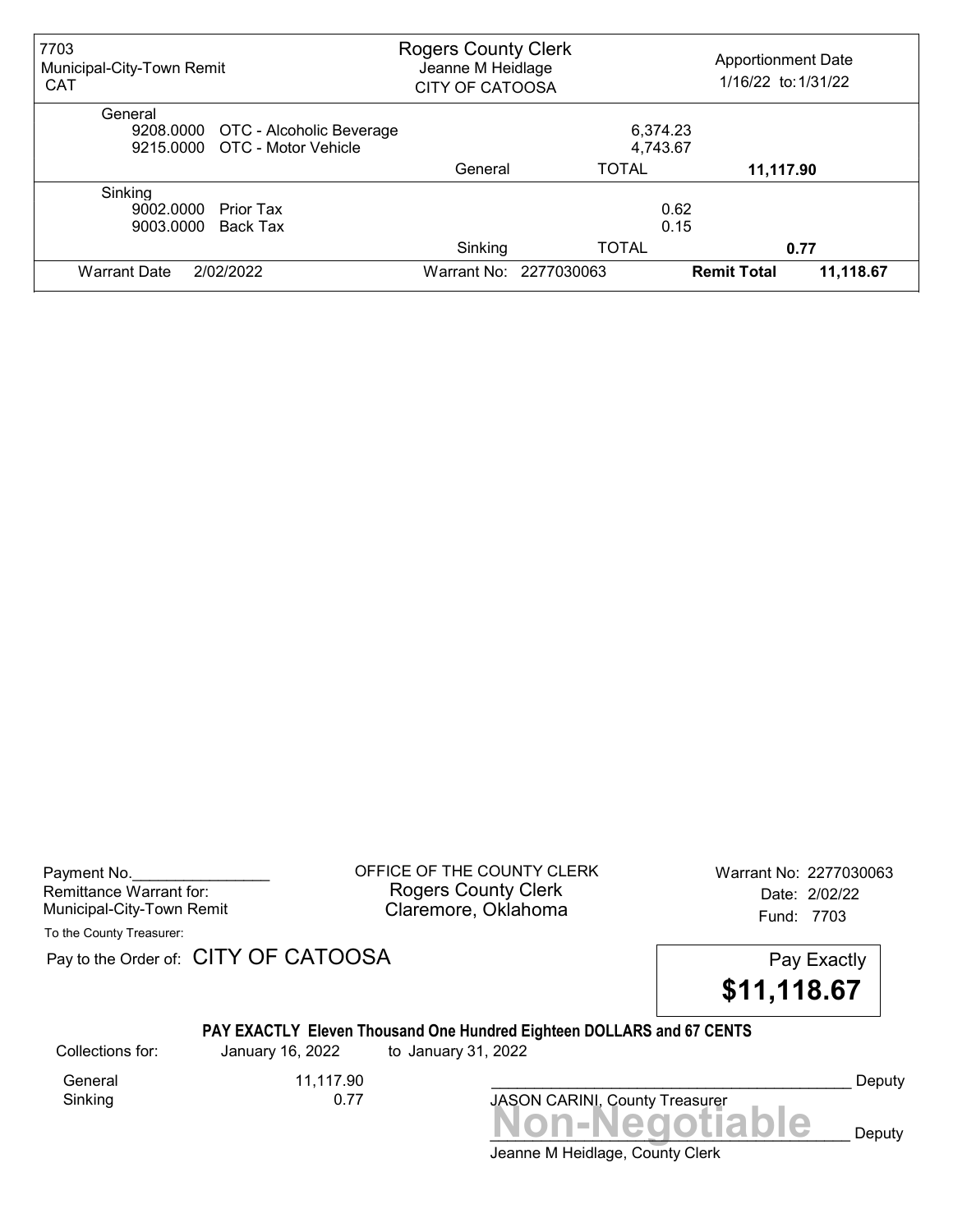| 7703<br>Municipal-City-Town Remit<br><b>CHE</b>                                | <b>Rogers County Clerk</b><br><b>Apportionment Date</b><br>Jeanne M Heidlage<br>1/16/22 to: 1/31/22<br><b>TOWN OF CHELSEA</b> |                        |                    |          |
|--------------------------------------------------------------------------------|-------------------------------------------------------------------------------------------------------------------------------|------------------------|--------------------|----------|
| General<br>9208.0000 OTC - Alcoholic Beverage<br>9215.0000 OTC - Motor Vehicle |                                                                                                                               | 1,705.80<br>1.269.44   |                    |          |
|                                                                                | General                                                                                                                       | TOTAL                  | 2,975.24           |          |
| 2/02/2022<br>Warrant Date                                                      |                                                                                                                               | Warrant No: 2277030064 | <b>Remit Total</b> | 2.975.24 |

| Payment No.               |  |
|---------------------------|--|
| Remittance Warrant for:   |  |
| Municipal-City-Town Remit |  |

Payment No. 2277030064 COUNTY CLERK Warrant No: 2277030064 Rogers County Clerk Date: 2/02/22 Municipal-City-Town Remit **Example 2018** Claremore, Oklahoma **Example 2018** Fund: 7703

To the County Treasurer:

Pay to the Order of: TOWN OF CHELSEA Pay Exactly



#### PAY EXACTLY Two Thousand Nine Hundred Seventy Five DOLLARS and 24 CENTS

Collections for: January 16, 2022 to January 31, 2022

JASON CARINI, County Treasurer<br>
MON-Negotiable Deputy General 2,975.24 \_\_\_\_\_\_\_\_\_\_\_\_\_\_\_\_\_\_\_\_\_\_\_\_\_\_\_\_\_\_\_\_\_\_\_\_\_\_\_\_\_\_ Deputy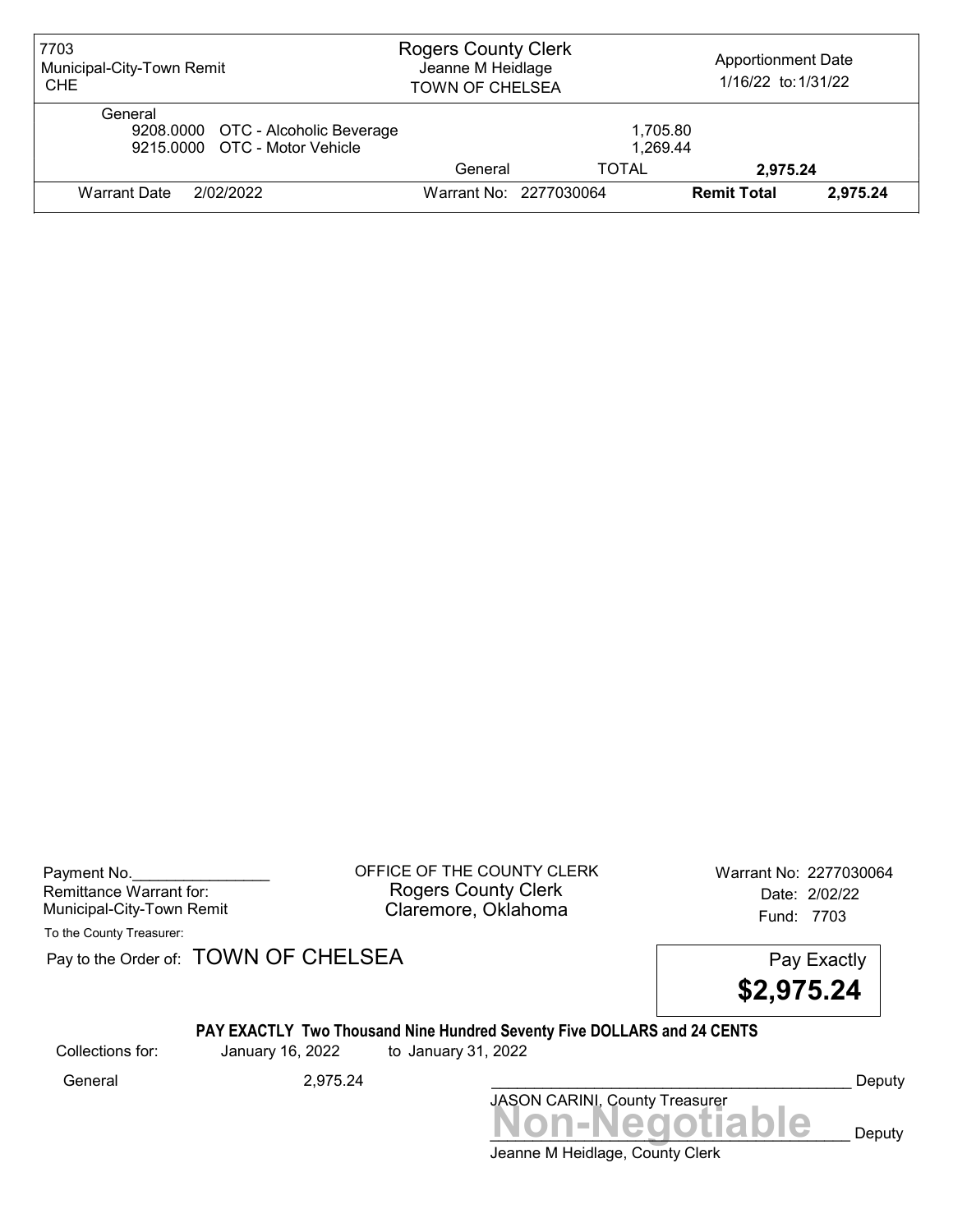| 7703<br>Municipal-City-Town Remit<br><b>CLA</b>                                | <b>Rogers County Clerk</b><br>Jeanne M Heidlage<br><b>CITY OF CLAREMORE</b> |                        | <b>Apportionment Date</b><br>1/16/22 to: 1/31/22 |           |
|--------------------------------------------------------------------------------|-----------------------------------------------------------------------------|------------------------|--------------------------------------------------|-----------|
| General<br>9208.0000 OTC - Alcoholic Beverage<br>9215,0000 OTC - Motor Vehicle |                                                                             | 16,775.19<br>12,484.00 |                                                  |           |
|                                                                                | General                                                                     | TOTAL                  | 29,259.19                                        |           |
| 2/02/2022<br>Warrant Date                                                      |                                                                             | Warrant No: 2277030065 | <b>Remit Total</b>                               | 29,259.19 |

Payment No. 2277030065 COUNTY CLERK Warrant No: 2277030065 Rogers County Clerk Date: 2/02/22 Municipal-City-Town Remit **Example 20** Claremore, Oklahoma **Example 20 Fund: 7703** 

To the County Treasurer:

Pay to the Order of: CITY OF CLAREMORE Pay to the Order of: CITY OF CLAREMORE



# PAY EXACTLY Twenty Nine Thousand Two Hundred Fifty Nine DOLLARS and 19 CENTS

Collections for: January 16, 2022 to January 31, 2022

Non-Negotiable Deputy JASON CARINI, County Treasurer General 29,259.19 29,259.19 29,259.19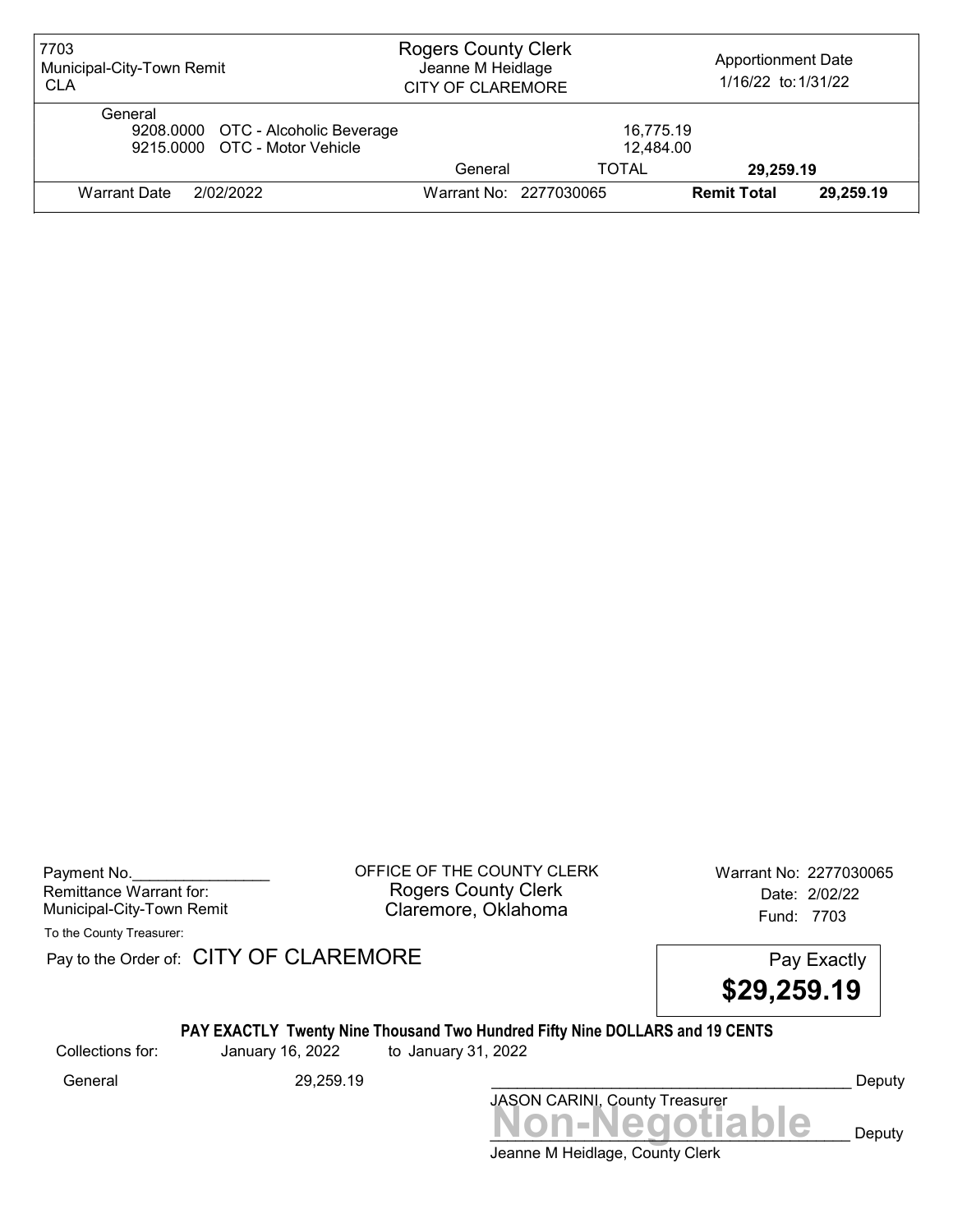| 7703<br>Municipal-City-Town Remit<br><b>FOY</b> | <b>Rogers County Clerk</b><br><b>Apportionment Date</b><br>Jeanne M Heidlage<br>1/16/22 to: 1/31/22<br><b>TOWN OF FOYIL</b> |              |                    |        |
|-------------------------------------------------|-----------------------------------------------------------------------------------------------------------------------------|--------------|--------------------|--------|
| General<br>9208.0000 OTC - Alcoholic Beverage   |                                                                                                                             | 315.29       |                    |        |
|                                                 | General                                                                                                                     | <b>TOTAL</b> | 315.29             |        |
| 2/02/2022<br>Warrant Date                       | Warrant No: 2277030066                                                                                                      |              | <b>Remit Total</b> | 315.29 |

| Payment No.               |  |
|---------------------------|--|
| Remittance Warrant for:   |  |
| Municipal-City-Town Remit |  |

OFFICE OF THE COUNTY CLERK Warrant No: 2277030066 Rogers County Clerk Date: 2/02/22 Claremore, Oklahoma<br>Fund: 7703

To the County Treasurer:

Pay to the Order of: TOWN OF FOYIL Pay Exactly



#### PAY EXACTLY Three Hundred Fifteen DOLLARS and 29 CENTS

Collections for: January 16, 2022 to January 31, 2022

JASON CARINI, County Treasurer<br>
MON-Negotiable Deputy General 315.29 \_\_\_\_\_\_\_\_\_\_\_\_\_\_\_\_\_\_\_\_\_\_\_\_\_\_\_\_\_\_\_\_\_\_\_\_\_\_\_\_\_\_ Deputy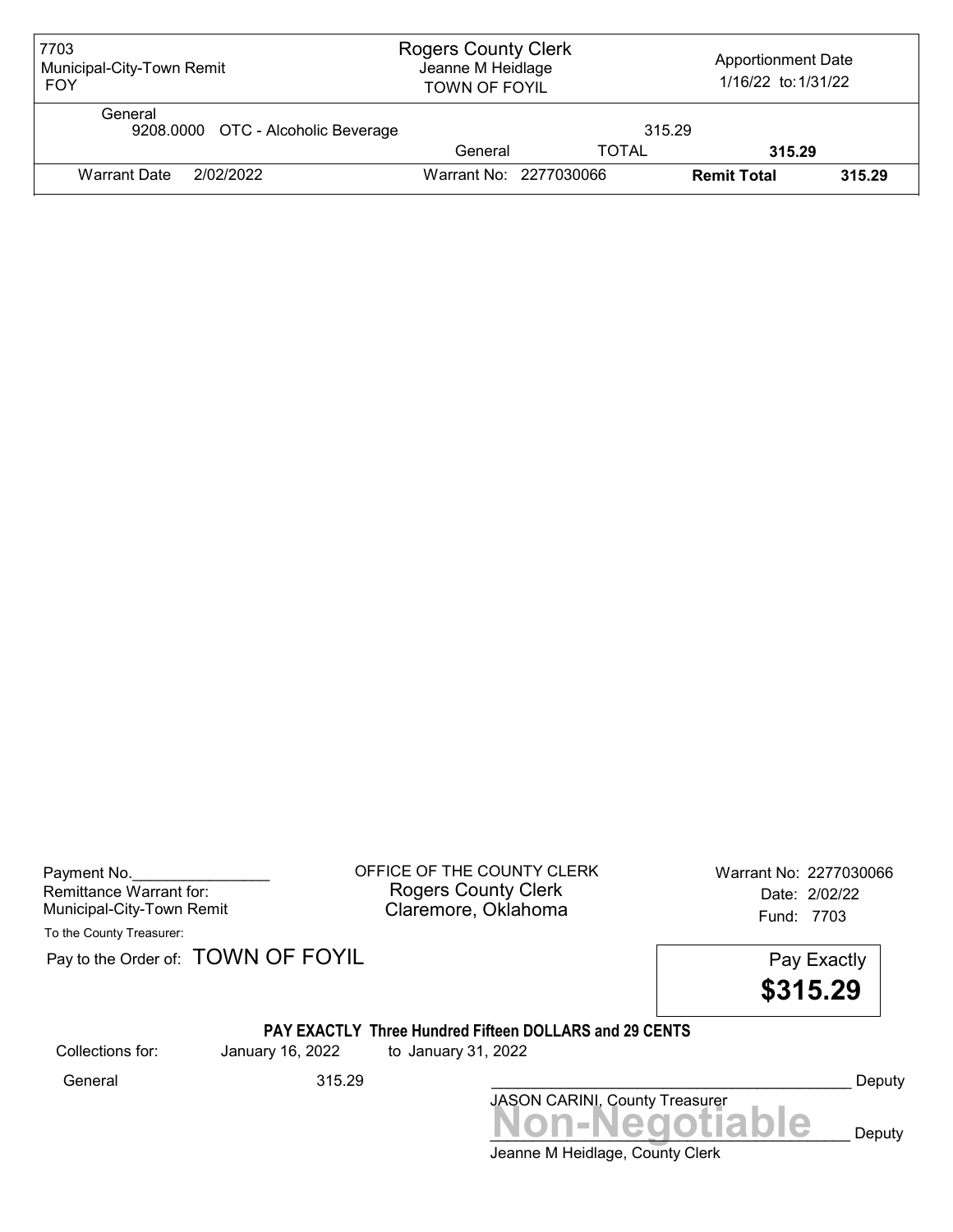| 7703<br>Municipal-City-Town Remit<br><b>INO</b>                                | <b>Rogers County Clerk</b><br><b>Apportionment Date</b><br>Jeanne M Heidlage<br>1/16/22 to: 1/31/22<br><b>TOWN OF INOLA</b> |                      |                    |          |
|--------------------------------------------------------------------------------|-----------------------------------------------------------------------------------------------------------------------------|----------------------|--------------------|----------|
| General<br>9208.0000 OTC - Alcoholic Beverage<br>9215,0000 OTC - Motor Vehicle |                                                                                                                             | 1.619.26<br>1,205.05 |                    |          |
|                                                                                | General                                                                                                                     | TOTAL                | 2,824.31           |          |
| 2/02/2022<br><b>Warrant Date</b>                                               | Warrant No: 2277030067                                                                                                      |                      | <b>Remit Total</b> | 2,824.31 |

Payment No. 2277030067<br>
OFFICE OF THE COUNTY CLERK Warrant No: 2277030067 Rogers County Clerk Date: 2/02/22 Municipal-City-Town Remit **Example 2018** Claremore, Oklahoma **Example 2018** Fund: 7703

To the County Treasurer:

Pay to the Order of: TOWN OF INOLA Pay Exactly



#### PAY EXACTLY Two Thousand Eight Hundred Twenty Four DOLLARS and 31 CENTS

Collections for: January 16, 2022 to January 31, 2022

Jeanne M Heidlage, County Clerk Non-Negotiable Deputy JASON CARINI, County Treasurer General 2,824.31 2,824.31 Ceneral Deputy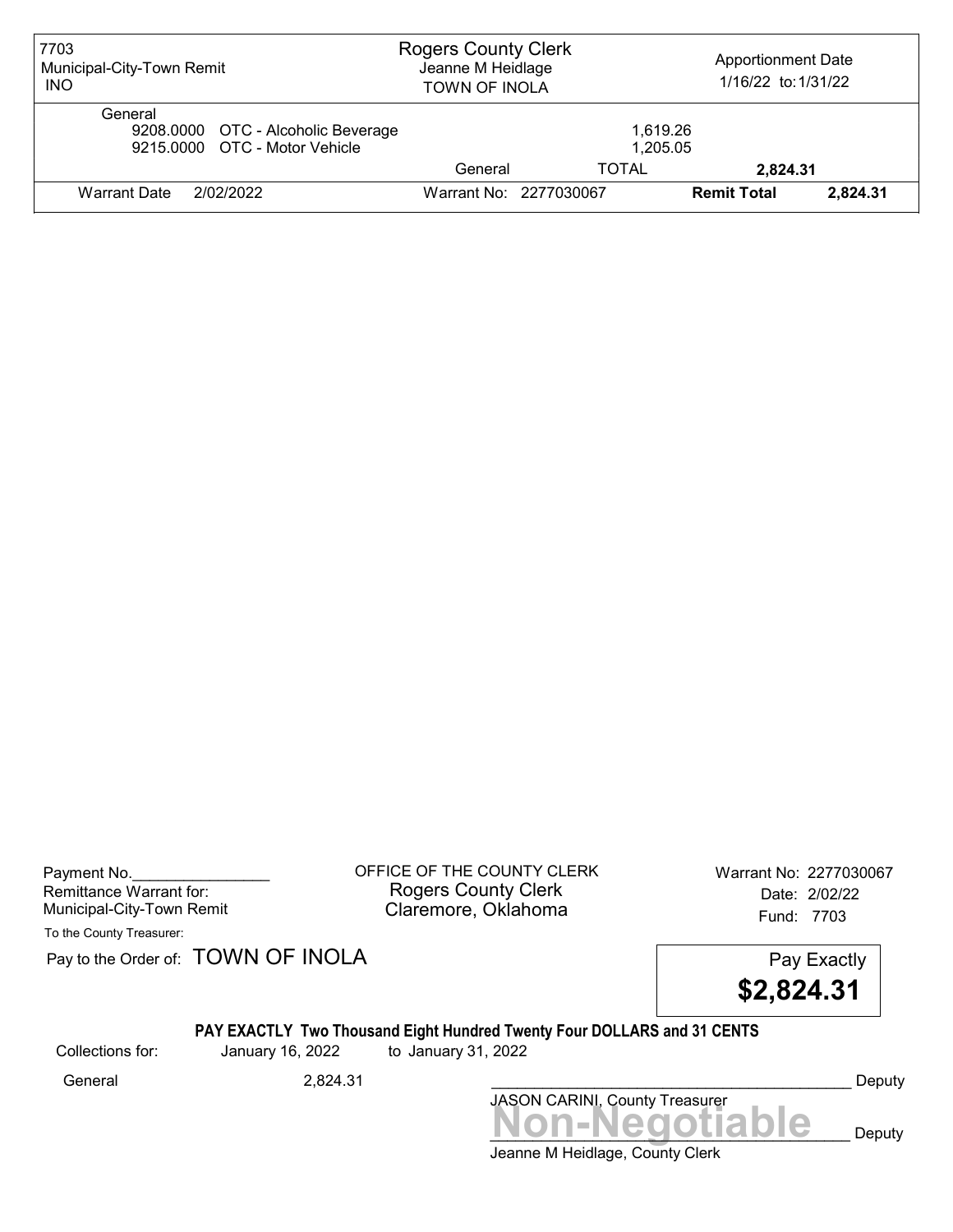| 7703<br>Municipal-City-Town Remit<br>OOL                                       | <b>Rogers County Clerk</b><br><b>Apportionment Date</b><br>Jeanne M Heidlage<br>1/16/22 to: 1/31/22<br>TOWN OF OOLOGAH |                        |                    |          |
|--------------------------------------------------------------------------------|------------------------------------------------------------------------------------------------------------------------|------------------------|--------------------|----------|
| General<br>9208.0000 OTC - Alcoholic Beverage<br>9215,0000 OTC - Motor Vehicle |                                                                                                                        | 1,118.06<br>832.05     |                    |          |
|                                                                                | General                                                                                                                | TOTAL                  | 1.950.11           |          |
| 2/02/2022<br><b>Warrant Date</b>                                               |                                                                                                                        | Warrant No: 2277030068 | <b>Remit Total</b> | 1.950.11 |

Payment No. 2277030068 CONTINUE OF THE COUNTY CLERK Warrant No: 2277030068 Rogers County Clerk Date: 2/02/22 Municipal-City-Town Remit **Example 20** Claremore, Oklahoma **Example 20 Fund: 7703** 

To the County Treasurer:

Pay to the Order of: TOWN OF OOLOGAH Pay Exactly

\$1,950.11

# PAY EXACTLY One Thousand Nine Hundred Fifty DOLLARS and 11 CENTS

Collections for: January 16, 2022 to January 31, 2022

Jeanne M Heidlage, County Clerk Non-Negotiable Deputy JASON CARINI, County Treasurer General 1,950.11 \_\_\_\_\_\_\_\_\_\_\_\_\_\_\_\_\_\_\_\_\_\_\_\_\_\_\_\_\_\_\_\_\_\_\_\_\_\_\_\_\_\_ Deputy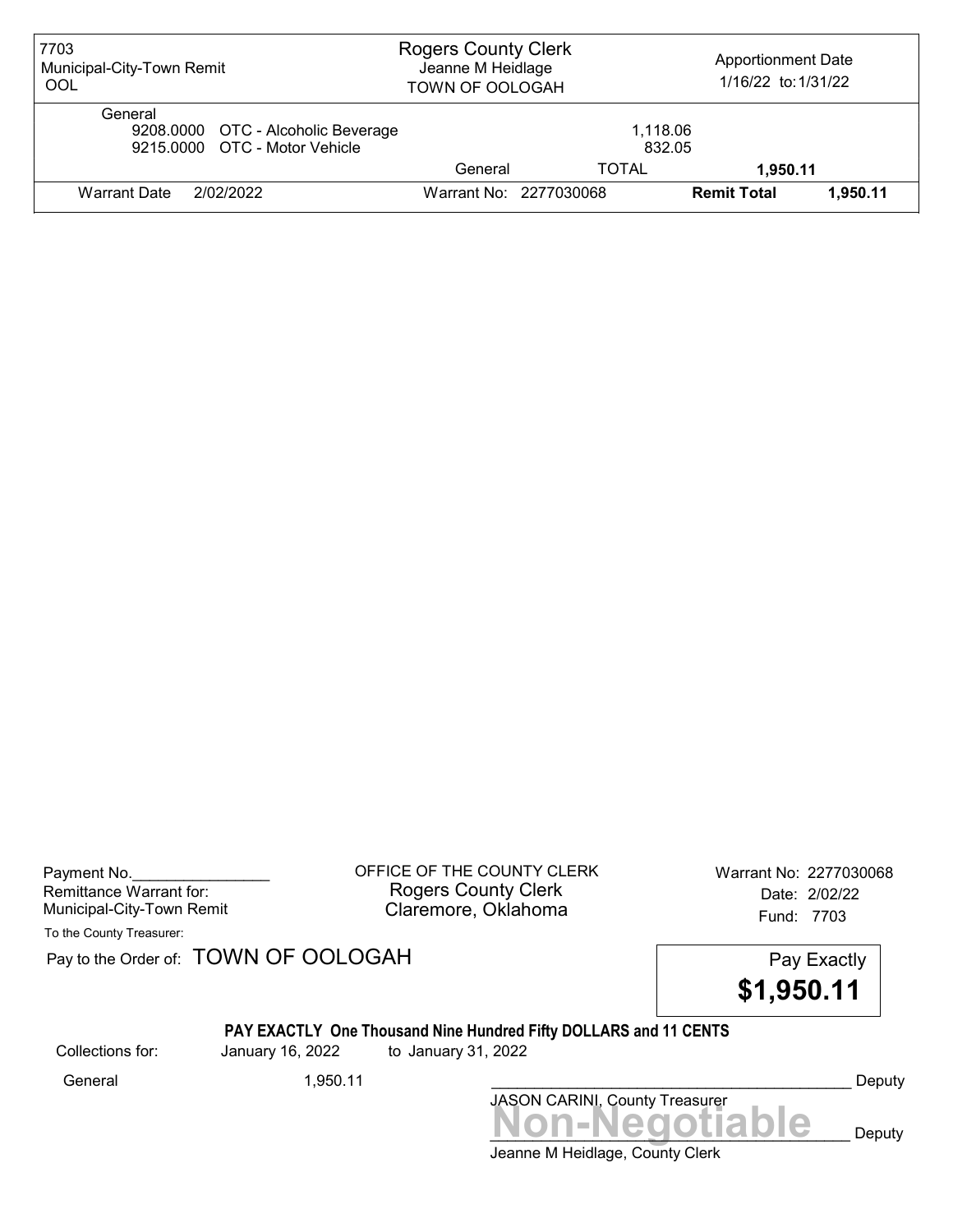| 7703<br>Municipal-City-Town Remit<br><b>TAL</b>                                | <b>Rogers County Clerk</b><br><b>Apportionment Date</b><br>Jeanne M Heidlage<br>1/16/22 to: 1/31/22<br><b>TOWN OF TALALA</b> |                        |                    |        |
|--------------------------------------------------------------------------------|------------------------------------------------------------------------------------------------------------------------------|------------------------|--------------------|--------|
| General<br>9208.0000 OTC - Alcoholic Beverage<br>9215.0000 OTC - Motor Vehicle |                                                                                                                              | 221.04<br>164.50       |                    |        |
|                                                                                | General                                                                                                                      | TOTAL                  | 385.54             |        |
| 2/02/2022<br>Warrant Date                                                      |                                                                                                                              | Warrant No: 2277030069 | <b>Remit Total</b> | 385.54 |

| Payment No.               |  |
|---------------------------|--|
| Remittance Warrant for:   |  |
| Municipal-City-Town Remit |  |

OFFICE OF THE COUNTY CLERK Warrant No: 2277030069 Rogers County Clerk Date: 2/02/22 Claremore, Oklahoma<br>Fund: 7703

To the County Treasurer:

Pay to the Order of: TOWN OF TALALA Pay Exactly

| Pay Exactly |
|-------------|
| \$385.54    |

#### PAY EXACTLY Three Hundred Eighty Five DOLLARS and 54 CENTS

Collections for: January 16, 2022 to January 31, 2022

Jeanne M Heidlage, County Clerk JASON CARINI, County Treasurer<br>
MON-Negotiable Deputy General 385.54 \_\_\_\_\_\_\_\_\_\_\_\_\_\_\_\_\_\_\_\_\_\_\_\_\_\_\_\_\_\_\_\_\_\_\_\_\_\_\_\_\_\_ Deputy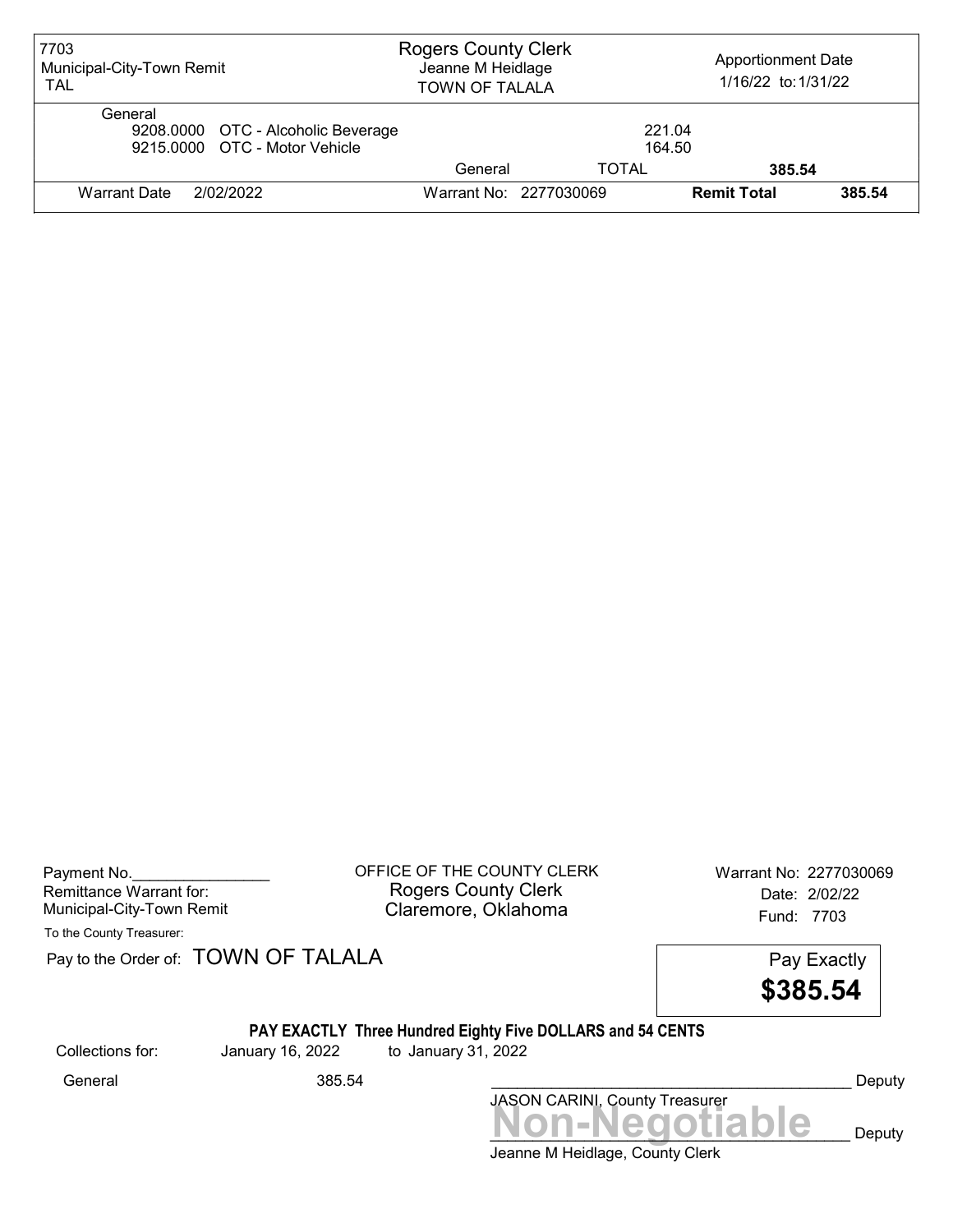| 7703<br>Municipal-City-Town Remit<br><b>VER</b>                                | <b>Rogers County Clerk</b><br>Jeanne M Heidlage<br><b>TOWN OF VERDIGRIS</b> |                        | <b>Apportionment Date</b><br>1/16/22 to: 1/31/22 |          |
|--------------------------------------------------------------------------------|-----------------------------------------------------------------------------|------------------------|--------------------------------------------------|----------|
| General<br>9208.0000 OTC - Alcoholic Beverage<br>9215,0000 OTC - Motor Vehicle |                                                                             | 4,503.09<br>3,351.17   |                                                  |          |
|                                                                                | General                                                                     | TOTAL                  | 7.854.26                                         |          |
| 2/02/2022<br>Warrant Date                                                      |                                                                             | Warrant No: 2277030070 | <b>Remit Total</b>                               | 7.854.26 |

Payment No. 2277030070 COFFICE OF THE COUNTY CLERK Warrant No: 2277030070 Rogers County Clerk Date: 2/02/22 Municipal-City-Town Remit **Example 20** Claremore, Oklahoma **Example 20 Fund: 7703** 

To the County Treasurer:

Pay to the Order of: TOWN OF VERDIGRIS Pay to the Order of: TOWN OF VERDIGRIS

\$7,854.26

# PAY EXACTLY Seven Thousand Eight Hundred Fifty Four DOLLARS and 26 CENTS

Collections for: January 16, 2022 to January 31, 2022

Jeanne M Heidlage, County Clerk Non-Negotiable Deputy JASON CARINI, County Treasurer General 7,854.26 \_\_\_\_\_\_\_\_\_\_\_\_\_\_\_\_\_\_\_\_\_\_\_\_\_\_\_\_\_\_\_\_\_\_\_\_\_\_\_\_\_\_ Deputy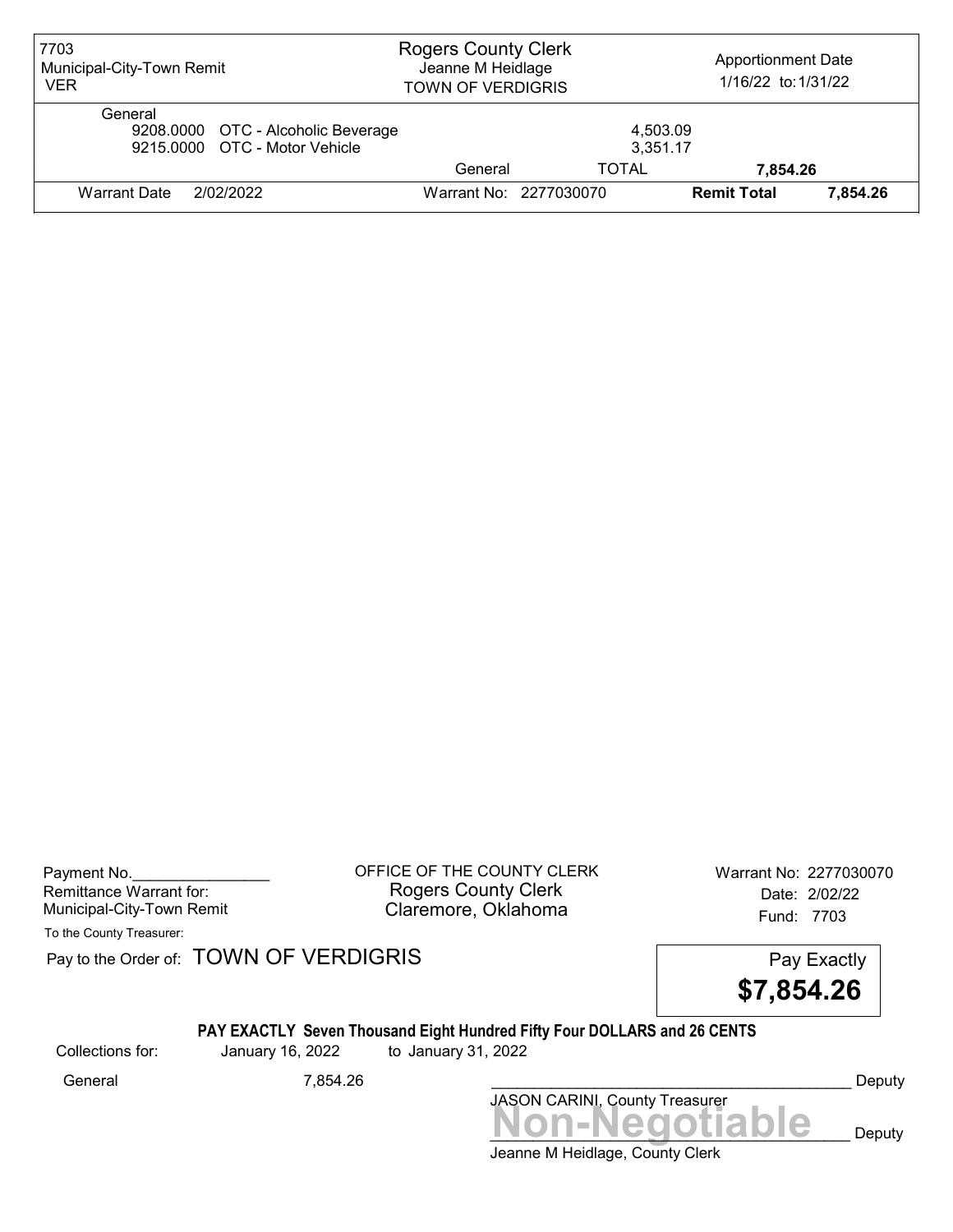| 7703<br>Municipal-City-Town Remit<br>TIF2D | <b>Rogers County Clerk</b><br><b>Apportionment Date</b><br>Jeanne M Heidlage<br>1/16/22 to: 1/31/22<br>AD VALOREM - NXTGEN FILTERWORK |              |                    |          |
|--------------------------------------------|---------------------------------------------------------------------------------------------------------------------------------------|--------------|--------------------|----------|
| TIF<br>9001.0000 Current Tax               | 9.745.50                                                                                                                              |              |                    |          |
|                                            | TIF                                                                                                                                   | <b>TOTAL</b> | 9.745.50           |          |
| Warrant Date<br>2/02/2022                  | Warrant No: 2277030071                                                                                                                |              | <b>Remit Total</b> | 9.745.50 |

| Payment No.               |  |
|---------------------------|--|
| Remittance Warrant for:   |  |
| Municipal-City-Town Remit |  |

OFFICE OF THE COUNTY CLERK Warrant No: 2277030071 Rogers County Clerk Date: 2/02/22 Claremore, Oklahoma<br>Fund: 7703

To the County Treasurer:

Pay to the Order of: AD VALOREM - NXTGEN FILTERWORK Pay Exactly



# PAY EXACTLY Nine Thousand Seven Hundred Forty Five DOLLARS and 50 CENTS

Collections for: January 16, 2022 to January 31, 2022

Non-Negotiable Deputy JASON CARINI, County Treasurer TIF 9,745.50 \_\_\_\_\_\_\_\_\_\_\_\_\_\_\_\_\_\_\_\_\_\_\_\_\_\_\_\_\_\_\_\_\_\_\_\_\_\_\_\_\_\_ Deputy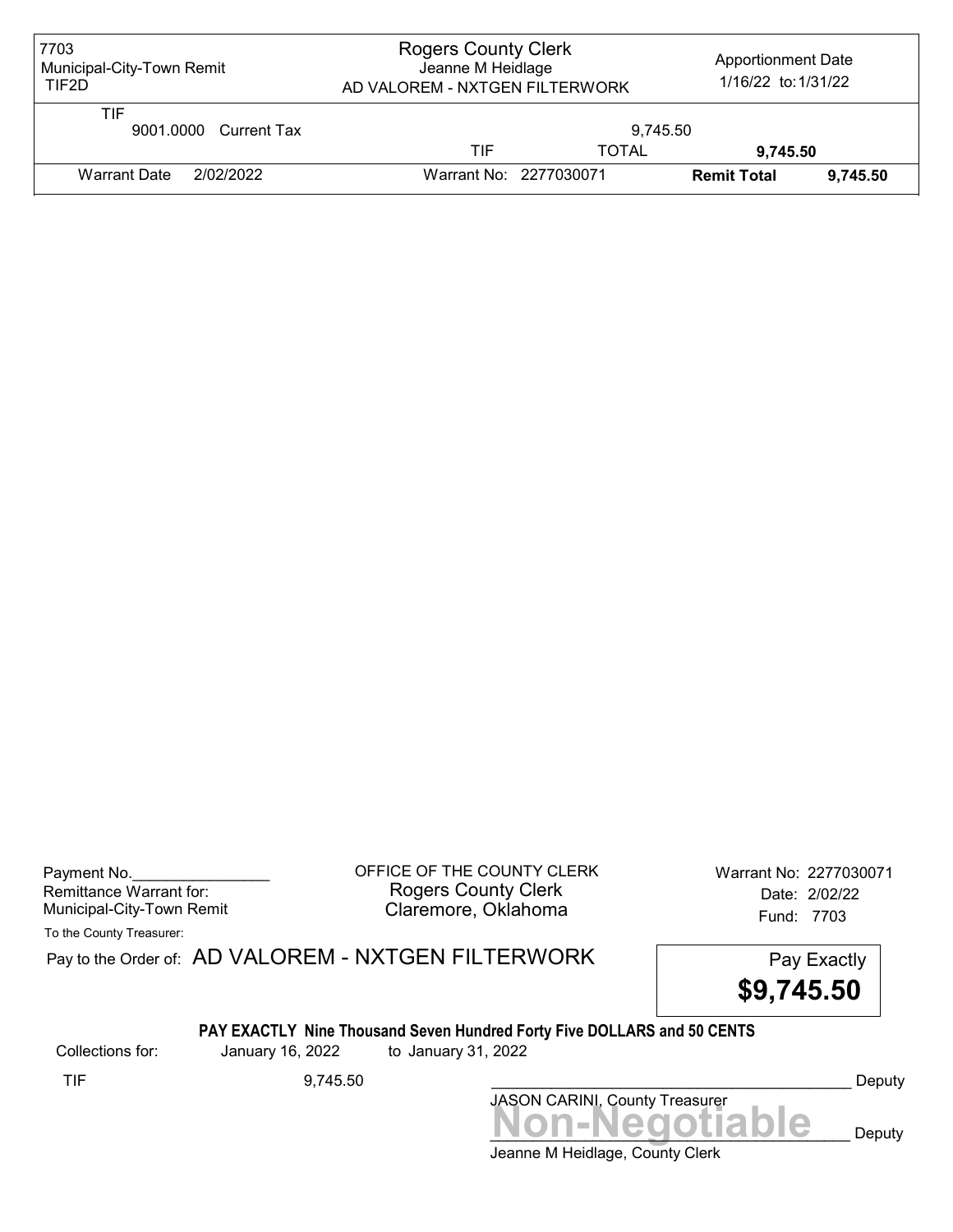| 7704<br><b>EMS</b>  | Emergency Medical Service District (EMS-522) Remit Jeanne M Heidlage | <b>Rogers County Clerk</b> | OOLOGAH-TALALA EMS DISTRICT | <b>Apportionment Date</b><br>1/16/22 to: 1/31/22 |          |
|---------------------|----------------------------------------------------------------------|----------------------------|-----------------------------|--------------------------------------------------|----------|
| General             |                                                                      |                            |                             |                                                  |          |
| 9001.0000           | Current Tax                                                          |                            | 1,291.05                    |                                                  |          |
| 9002.0000           | Prior Tax                                                            |                            | 102.81                      |                                                  |          |
| 9003.0000           | <b>Back Tax</b>                                                      |                            | 96.01                       |                                                  |          |
| 9224.0000           | State Land Reimbursement                                             |                            | 1.36                        |                                                  |          |
|                     |                                                                      | General                    | <b>TOTAL</b>                | 1,491.23                                         |          |
| Sinking             |                                                                      |                            |                             |                                                  |          |
| 9001.0000           | <b>Current Tax</b>                                                   |                            | 615.41                      |                                                  |          |
| 9002.0000           | Prior Tax                                                            |                            | 36.32                       |                                                  |          |
| 9003.0000           | Back Tax                                                             |                            | 33.84                       |                                                  |          |
| 9224.0000           | State Land Reimbursement                                             |                            | 0.65                        |                                                  |          |
|                     |                                                                      | Sinking                    | <b>TOTAL</b>                | 686.22                                           |          |
| <b>Warrant Date</b> | 2/02/2022                                                            |                            | Warrant No: 2277040014      | <b>Remit Total</b>                               | 2,177.45 |

Payment No. 2277040014 COUNTY CLERK Warrant No: 2277040014 Rogers County Clerk<br>Claremore, Oklahoma<br>Claremore, Oklahoma Emergency Medical Service District **Claremore, Oklahoma** Fund: 7704

To the County Treasurer:

Pay to the Order of: OOLOGAH-TALALA EMS DISTRICT Pay Exactly



#### PAY EXACTLY Two Thousand One Hundred Seventy Seven DOLLARS and 45 CENTS

Collections for: January 16, 2022 to January 31, 2022

Sinking 686.22

General 1.491.23

Non-Negotiable Deputy JASON CARINI, County Treasurer

Deputy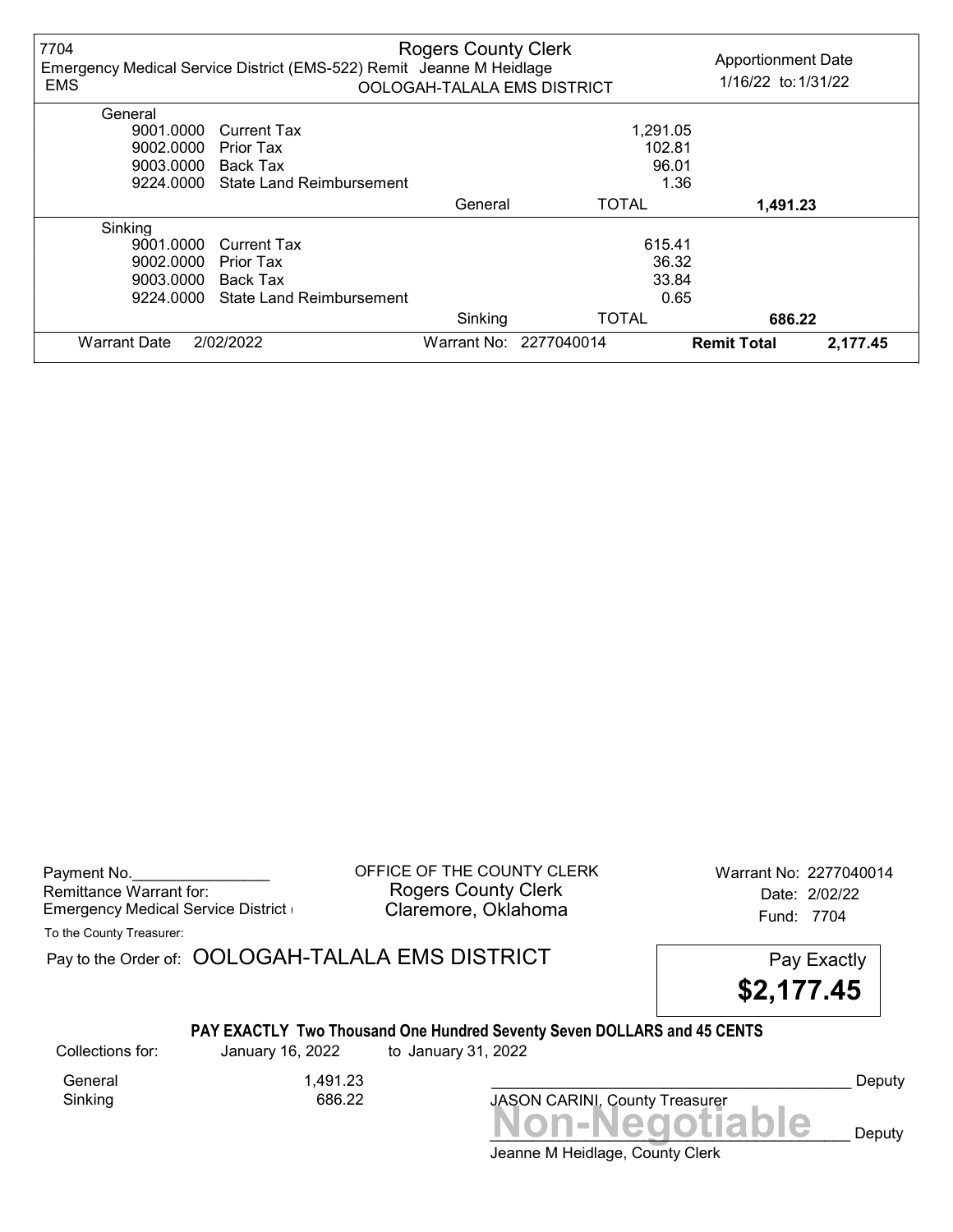| 7705<br><b>Fire Protection Districts Remit</b><br><b>FFD</b> | <b>Rogers County Clerk</b><br>Jeanne M Heidlage<br><b>FOYIL FIRE DEPARTMENT</b> |                        | <b>Apportionment Date</b><br>1/16/22 to: 1/31/22 |
|--------------------------------------------------------------|---------------------------------------------------------------------------------|------------------------|--------------------------------------------------|
| General                                                      |                                                                                 |                        |                                                  |
| 9001.0000<br><b>Current Tax</b>                              |                                                                                 | 6,559.53               |                                                  |
| 9002.0000<br>Prior Tax                                       |                                                                                 | 307.89                 |                                                  |
| 9003.0000<br>Back Tax                                        |                                                                                 | 531.32                 |                                                  |
|                                                              | General                                                                         | <b>TOTAL</b>           | 7,398.74                                         |
| Sinking                                                      |                                                                                 |                        |                                                  |
| 9001.0000<br><b>Current Tax</b>                              |                                                                                 | 3,323.71               |                                                  |
| 9002.0000<br>Prior Tax                                       |                                                                                 | 185.08                 |                                                  |
| 9003.0000<br>Back Tax                                        |                                                                                 | 327.55                 |                                                  |
|                                                              | Sinking                                                                         | <b>TOTAL</b>           | 3,836.34                                         |
| 2/02/2022<br><b>Warrant Date</b>                             |                                                                                 | Warrant No: 2277050074 | 11,235.08<br><b>Remit Total</b>                  |

Payment No. 2277050074 CONDUCT OF THE COUNTY CLERK Warrant No: 2277050074 Rogers County Clerk Date: 2/02/22 Fire Protection Districts Remit **Claremore, Oklahoma** Fund: 7705

To the County Treasurer:

Pay to the Order of: FOYIL FIRE DEPARTMENT FREE PAY EXACTLY



#### PAY EXACTLY Eleven Thousand Two Hundred Thirty Five DOLLARS and 8 CENTS

General 7,398.74 Sinking 3,836.34

Collections for: January 16, 2022 to January 31, 2022

Deputy

Jeanne M Heidlage, County Clerk Non-Negotiable Deputy

JASON CARINI, County Treasurer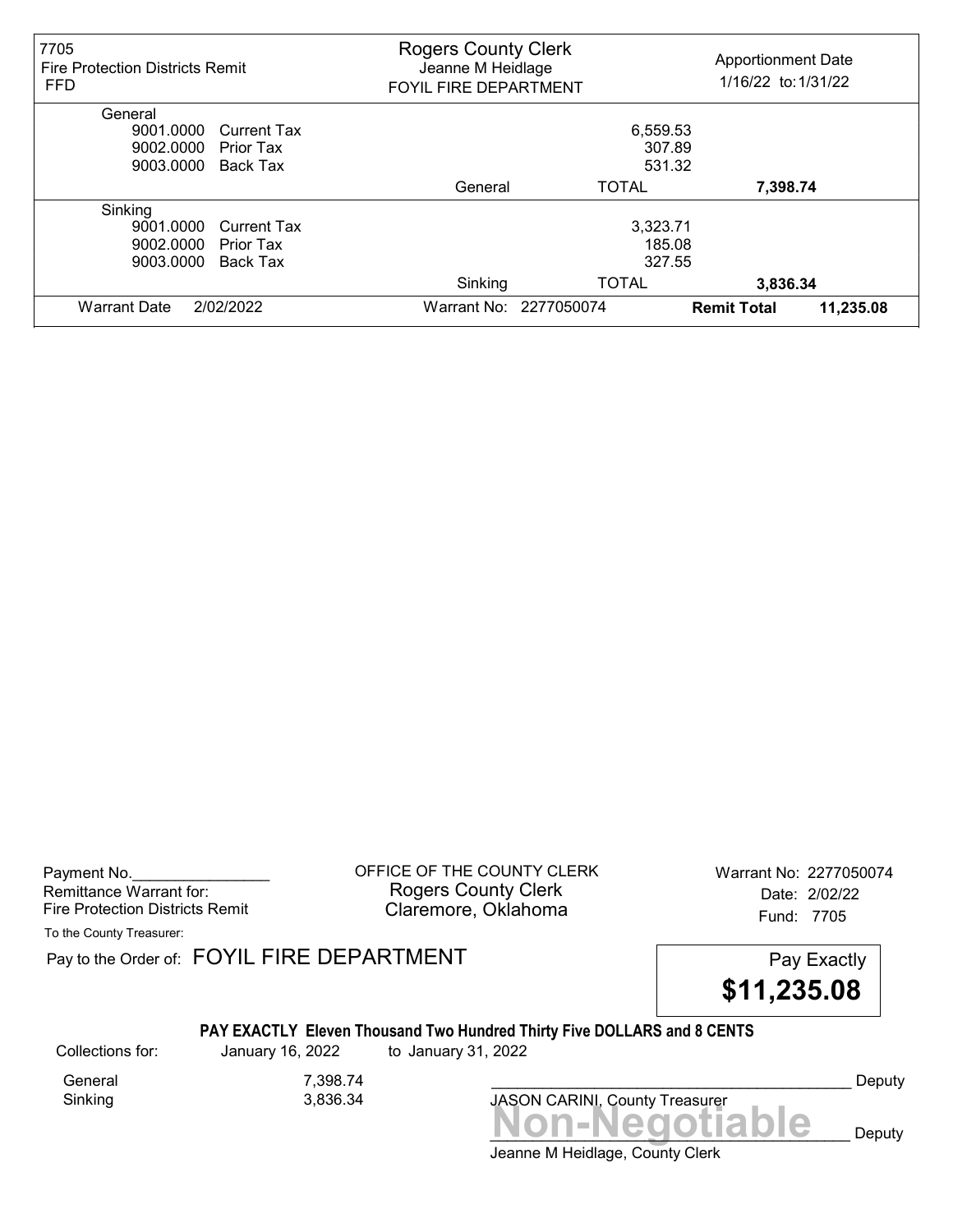| 7705<br><b>Fire Protection Districts Remit</b><br><b>LFD</b> | <b>Rogers County Clerk</b><br>Jeanne M Heidlage<br><b>LIMESTONE FIRE DISTRICT</b> |                        | <b>Apportionment Date</b><br>1/16/22 to: 1/31/22 |           |
|--------------------------------------------------------------|-----------------------------------------------------------------------------------|------------------------|--------------------------------------------------|-----------|
| General                                                      |                                                                                   |                        |                                                  |           |
| 9001.0000<br><b>Current Tax</b>                              |                                                                                   | 7,788.82               |                                                  |           |
| 9002.0000<br>Prior Tax                                       |                                                                                   | 61.35                  |                                                  |           |
| 9003.0000<br>Back Tax                                        |                                                                                   | 243.34                 |                                                  |           |
|                                                              | General                                                                           | <b>TOTAL</b>           | 8,093.51                                         |           |
| Sinking                                                      |                                                                                   |                        |                                                  |           |
| 9001.0000<br><b>Current Tax</b>                              |                                                                                   | 2,725.87               |                                                  |           |
| 9002.0000<br>Prior Tax                                       |                                                                                   | 21.47                  |                                                  |           |
| 9003.0000<br>Back Tax                                        |                                                                                   | 85.16                  |                                                  |           |
|                                                              | Sinking                                                                           | <b>TOTAL</b>           | 2,832.50                                         |           |
| 2/02/2022<br><b>Warrant Date</b>                             |                                                                                   | Warrant No: 2277050075 | <b>Remit Total</b>                               | 10,926.01 |

Payment No. 2277050075 CONSIDERT OF THE COUNTY CLERK Warrant No: 2277050075 Rogers County Clerk Date: 2/02/22 Fire Protection Districts Remit **Claremore, Oklahoma** Fund: 7705

To the County Treasurer:

Pay to the Order of: LIMESTONE FIRE DISTRICT Pay Exactly Pay Exactly

\$10,926.01

#### PAY EXACTLY Ten Thousand Nine Hundred Twenty Six DOLLARS and 1 CENT

Sinking 2,832.50

General 8,093.51

Collections for: January 16, 2022 to January 31, 2022

Non-Negotiable Deputy JASON CARINI, County Treasurer

Deputy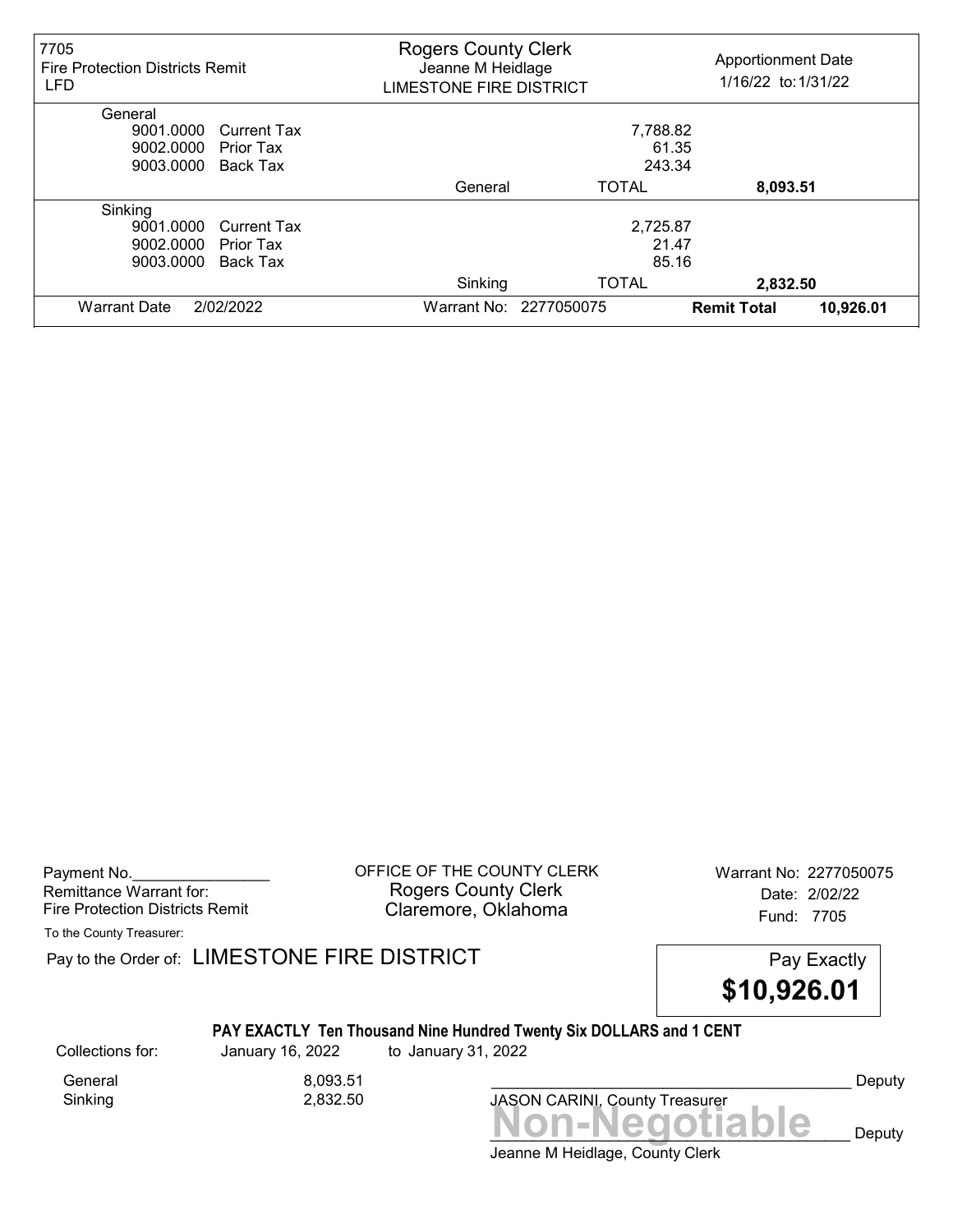| 7705<br><b>Fire Protection Districts Remit</b><br><b>NFD</b> | <b>Rogers County Clerk</b><br>Jeanne M Heidlage<br>NORTHWEST FIRE DISTRICT |                        | <b>Apportionment Date</b><br>1/16/22 to: 1/31/22 |          |
|--------------------------------------------------------------|----------------------------------------------------------------------------|------------------------|--------------------------------------------------|----------|
| General                                                      |                                                                            |                        |                                                  |          |
| 9001.0000<br><b>Current Tax</b>                              |                                                                            | 6,328.12               |                                                  |          |
| 9002.0000<br>Prior Tax                                       |                                                                            | 691.35                 |                                                  |          |
| 9003.0000<br>Back Tax                                        |                                                                            | 825.70                 |                                                  |          |
|                                                              | General                                                                    | <b>TOTAL</b>           | 7,845.17                                         |          |
| Sinking                                                      |                                                                            |                        |                                                  |          |
| 9001.0000<br><b>Current Tax</b>                              |                                                                            | 1,657.87               |                                                  |          |
| 9002.0000<br>Prior Tax                                       |                                                                            | 196.20                 |                                                  |          |
| 9003.0000<br>Back Tax                                        |                                                                            | 257.28                 |                                                  |          |
|                                                              | Sinking                                                                    | <b>TOTAL</b>           | 2,111.35                                         |          |
| <b>Warrant Date</b><br>2/02/2022                             |                                                                            | Warrant No: 2277050076 | <b>Remit Total</b>                               | 9,956.52 |

Payment No. 2277050076 CONSIDERT OF THE COUNTY CLERK Warrant No: 2277050076 Rogers County Clerk Date: 2/02/22 Fire Protection Districts Remit **Claremore, Oklahoma** Fund: 7705

To the County Treasurer:

Pay to the Order of: NORTHWEST FIRE DISTRICT FIRE Pay Exactly



# PAY EXACTLY Nine Thousand Nine Hundred Fifty Six DOLLARS and 52 CENTS

Collections for: January 16, 2022 to January 31, 2022

Sinking 2,111.35

General 7,845.17

Deputy

Jeanne M Heidlage, County Clerk Non-Negotiable Deputy

JASON CARINI, County Treasurer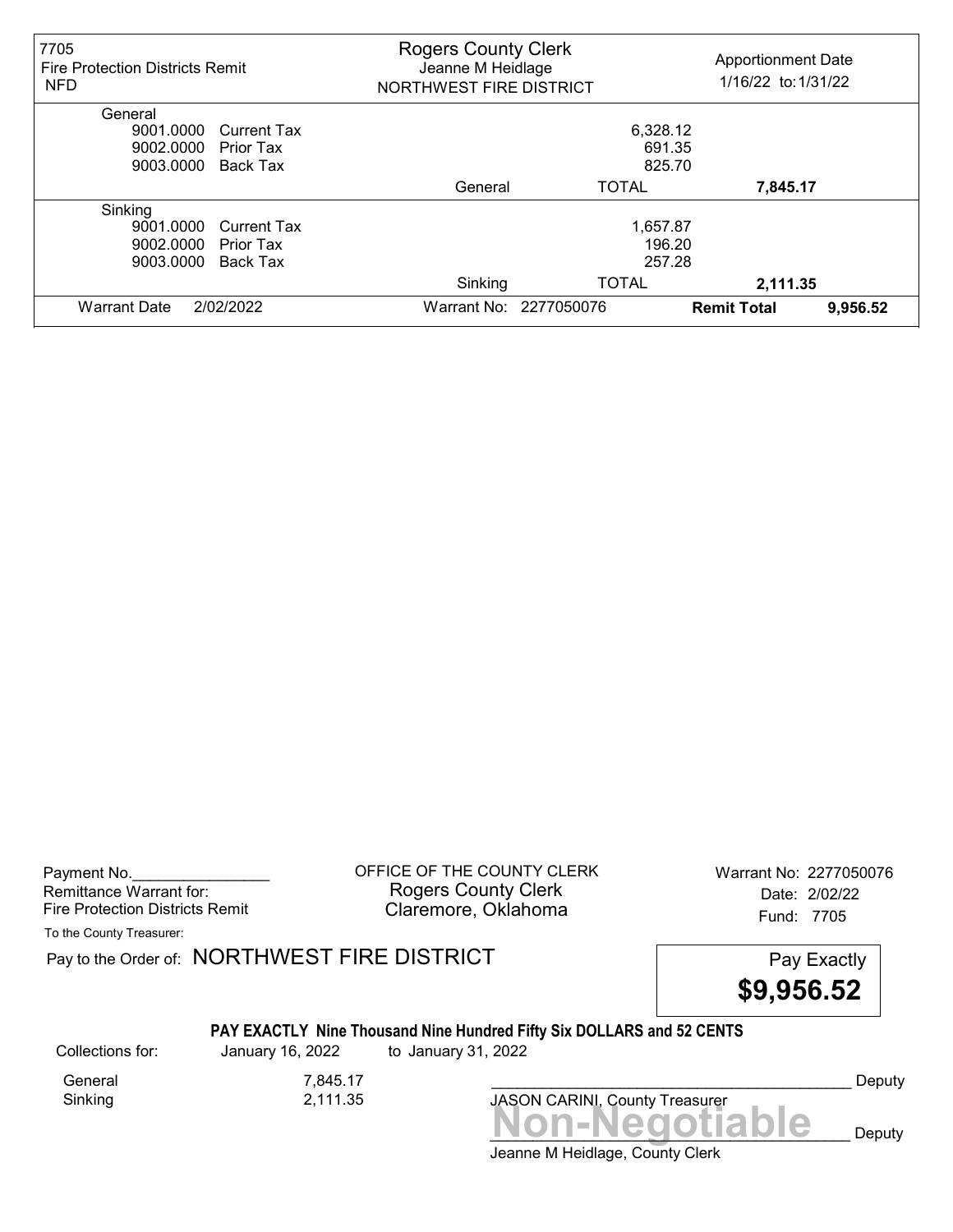| 7705<br><b>Fire Protection Districts Remit</b><br><b>TFD</b> |                    | <b>Rogers County Clerk</b><br><b>Apportionment Date</b><br>Jeanne M Heidlage<br>1/16/22 to: 1/31/22<br>TRI-DISTRICT FIRE DISTRICT |                                |
|--------------------------------------------------------------|--------------------|-----------------------------------------------------------------------------------------------------------------------------------|--------------------------------|
| General                                                      |                    |                                                                                                                                   |                                |
| 9001.0000                                                    | <b>Current Tax</b> | 2,369.34                                                                                                                          |                                |
| 9002.0000<br><b>Prior Tax</b>                                |                    | 188.57                                                                                                                            |                                |
| 9003.0000<br>Back Tax                                        |                    | 23.15                                                                                                                             |                                |
|                                                              | General            | <b>TOTAL</b>                                                                                                                      | 2,581.06                       |
| Sinking                                                      |                    |                                                                                                                                   |                                |
| 9001.0000                                                    | <b>Current Tax</b> | 1,421.61                                                                                                                          |                                |
| 9002.0000<br><b>Prior Tax</b>                                |                    | 56.57                                                                                                                             |                                |
| 9003.0000<br>Back Tax                                        |                    | 6.95                                                                                                                              |                                |
|                                                              | Sinking            | <b>TOTAL</b>                                                                                                                      | 1,485.13                       |
| <b>Warrant Date</b><br>2/02/2022                             |                    | Warrant No: 2277050077                                                                                                            | 4,066.19<br><b>Remit Total</b> |

Payment No. 2277050077<br>
OFFICE OF THE COUNTY CLERK Warrant No: 2277050077 Rogers County Clerk Date: 2/02/22 Fire Protection Districts Remit **Claremore, Oklahoma** Fund: 7705

To the County Treasurer:

Pay to the Order of: TRI-DISTRICT FIRE DISTRICT **Pay Exactly** Pay Exactly

\$4,066.19

# PAY EXACTLY Four Thousand Sixty Six DOLLARS and 19 CENTS

General 2,581.06<br>
Sinking 1,485.13

1,485.13

Collections for: January 16, 2022 to January 31, 2022

Non-Negotiable Deputy JASON CARINI, County Treasurer

Deputy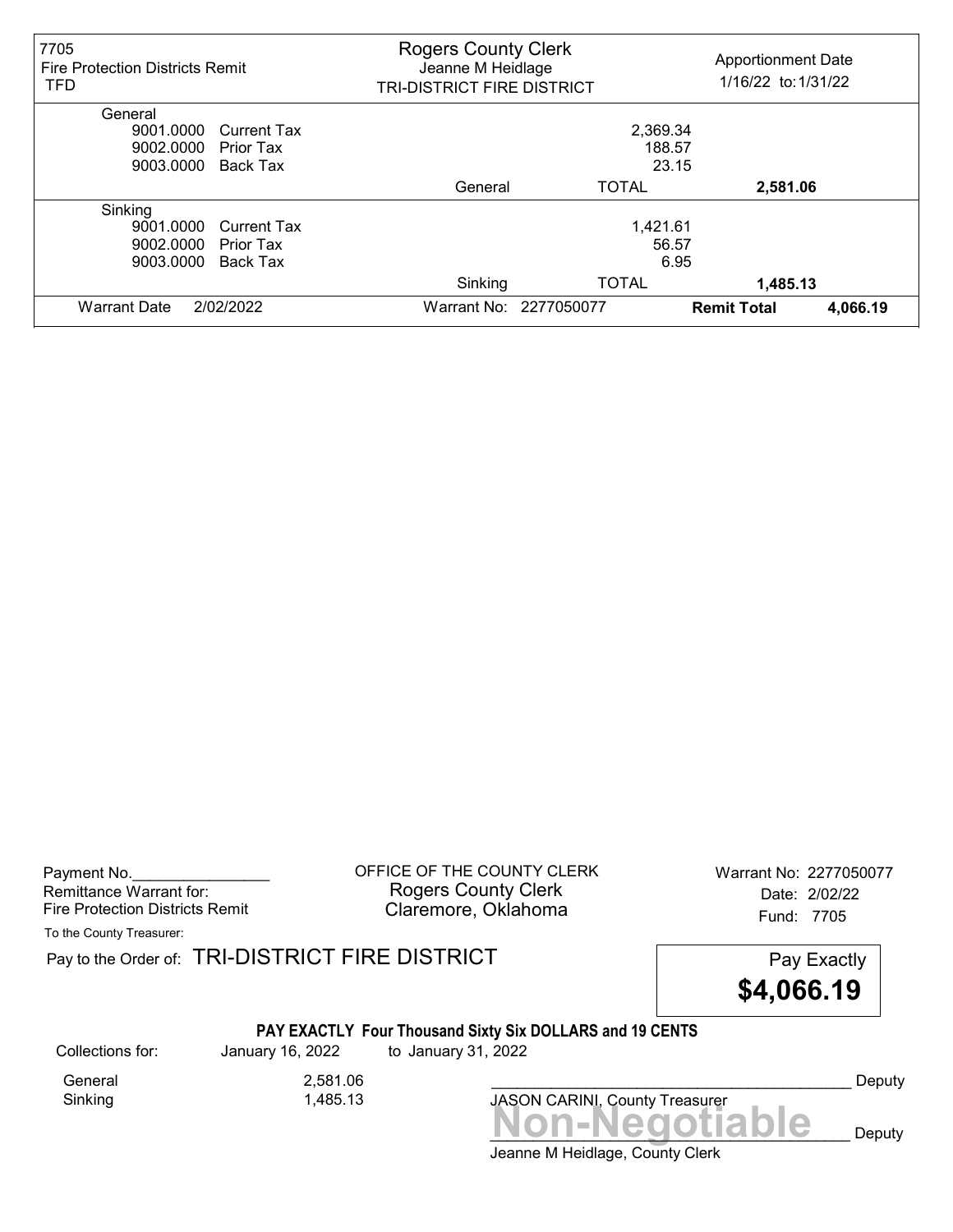| 7705<br><b>Fire Protection Districts Remit</b><br>VFD  | <b>Rogers County Clerk</b><br><b>Apportionment Date</b><br>Jeanne M Heidlage<br>1/16/22 to: 1/31/22<br><b>VERDIGRIS FIRE DISTRICT</b> |                        |                    |          |
|--------------------------------------------------------|---------------------------------------------------------------------------------------------------------------------------------------|------------------------|--------------------|----------|
| General<br>9001.0000 Current Tax<br>9003.0000 Back Tax | 4,018.64<br>32.29                                                                                                                     |                        |                    |          |
|                                                        | General                                                                                                                               | TOTAL                  | 4,050.93           |          |
| <b>Warrant Date</b><br>2/02/2022                       |                                                                                                                                       | Warrant No: 2277050078 | <b>Remit Total</b> | 4,050.93 |

Payment No. 2277050078 COFFICE OF THE COUNTY CLERK Warrant No: 2277050078 Rogers County Clerk Date: 2/02/22 Fire Protection Districts Remit **Claremore, Oklahoma** Fund: 7705

To the County Treasurer:

Pay to the Order of: VERDIGRIS FIRE DISTRICT Pay to the Order of: VERDIGRIS FIRE DISTRICT

\$4,050.93

#### PAY EXACTLY Four Thousand Fifty DOLLARS and 93 CENTS

Collections for: January 16, 2022 to January 31, 2022

Non-Negotiable Deputy JASON CARINI, County Treasurer General 4,050.93 \_\_\_\_\_\_\_\_\_\_\_\_\_\_\_\_\_\_\_\_\_\_\_\_\_\_\_\_\_\_\_\_\_\_\_\_\_\_\_\_\_\_ Deputy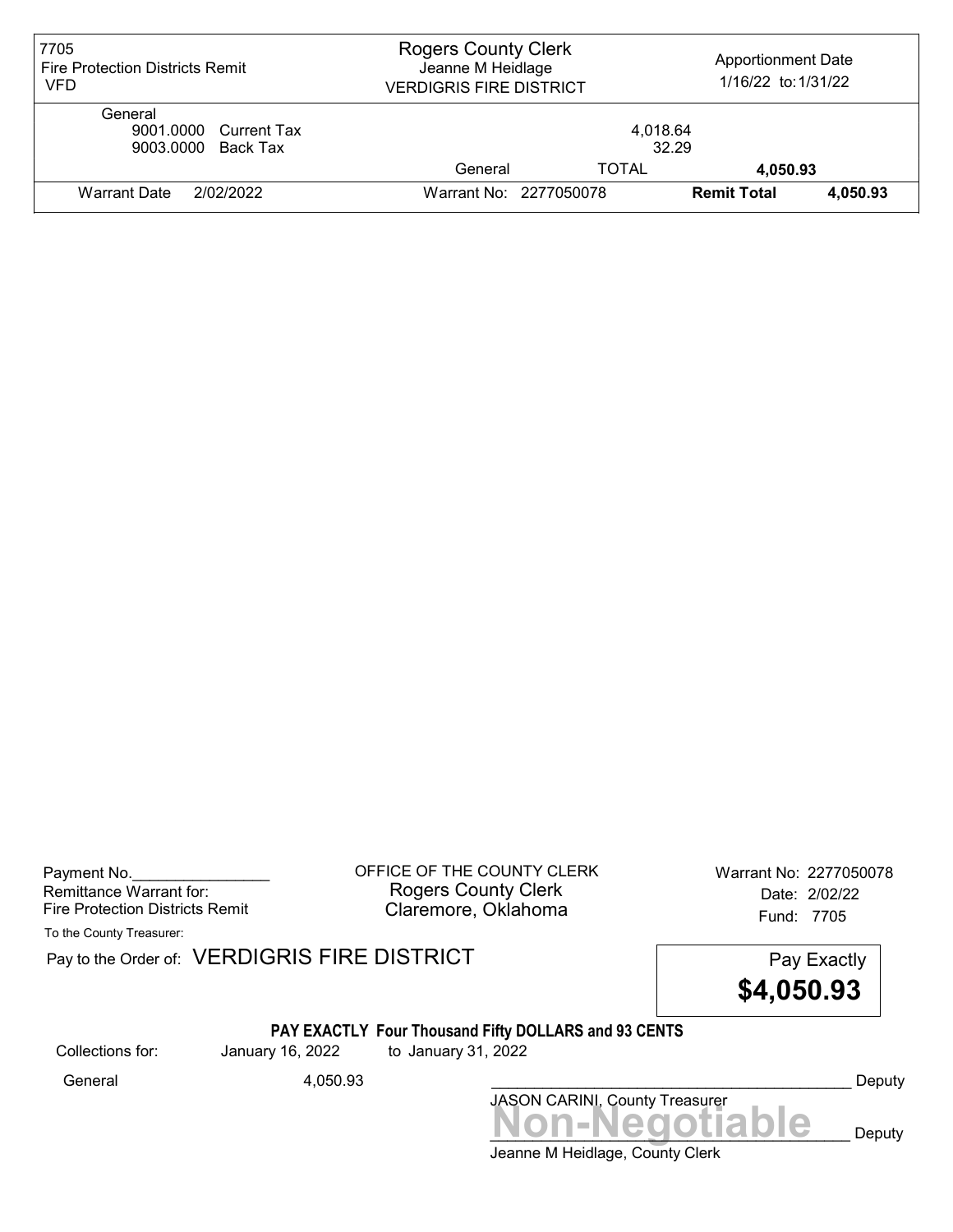| 7705<br><b>Fire Protection Districts Remit</b><br><b>FAF</b> | <b>Rogers County Clerk</b><br><b>Apportionment Date</b><br>Jeanne M Heidlage<br>1/16/22 to: 1/31/22<br>FAIR OAKS FIRE PROTECTION DIST |              |                    |        |
|--------------------------------------------------------------|---------------------------------------------------------------------------------------------------------------------------------------|--------------|--------------------|--------|
| General<br>9001.0000 Current Tax                             |                                                                                                                                       | 781.33       |                    |        |
|                                                              | General                                                                                                                               | <b>TOTAL</b> | 781.33             |        |
| 2/02/2022<br><b>Warrant Date</b>                             | Warrant No: 2277050079                                                                                                                |              | <b>Remit Total</b> | 781.33 |

| Payment No.                     |
|---------------------------------|
| Remittance Warrant for:         |
| Fire Protection Districts Remit |

OFFICE OF THE COUNTY CLERK Warrant No: 2277050079 Rogers County Clerk **Date:** 2/02/22 Fire Protection Districts Remit **Exercise Claremore, Oklahoma** Fund: 7705

To the County Treasurer:

|                  |                  | Pay to the Order of: FAIR OAKS FIRE PROTECTION DIST<br>Pay Exactly<br>\$781.33   |        |
|------------------|------------------|----------------------------------------------------------------------------------|--------|
| Collections for: | January 16, 2022 | PAY EXACTLY Seven Hundred Eighty One DOLLARS and 33 CENTS<br>to January 31, 2022 |        |
| General          | 781.33           |                                                                                  | Deputy |
|                  |                  |                                                                                  |        |
|                  |                  | JASON CARINI, County Treasurer<br>NON-Negotiable                                 | Deputy |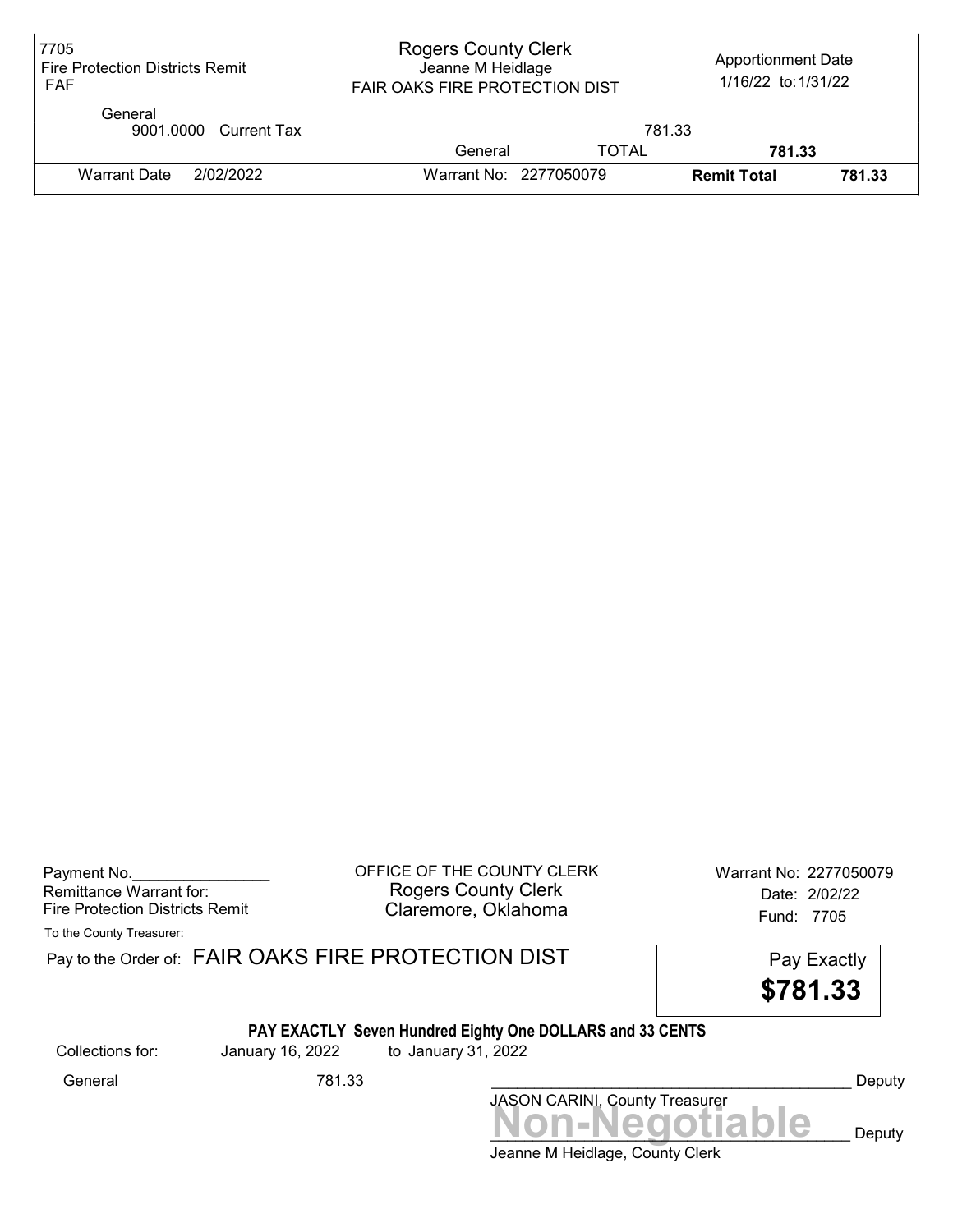| 7706<br>Career Tech Remit<br><b>VT11</b> | <b>Rogers County Clerk</b><br>Jeanne M Heidlage<br><b>NORTHEAST VO TECH 11</b> |                 |                        | <b>Apportionment Date</b><br>1/16/22 to: 1/31/22 |           |  |
|------------------------------------------|--------------------------------------------------------------------------------|-----------------|------------------------|--------------------------------------------------|-----------|--|
| <b>Building</b>                          |                                                                                |                 |                        |                                                  |           |  |
| 9001.0000                                | <b>Current Tax</b>                                                             |                 | 5,192.34               |                                                  |           |  |
| 9002.0000                                | Prior Tax                                                                      |                 | 191.75                 |                                                  |           |  |
| 9003.0000                                | <b>Back Tax</b>                                                                |                 | 255.69                 |                                                  |           |  |
| 9224.0000                                | <b>State Land Reimbursement</b>                                                |                 | 3.70                   |                                                  |           |  |
|                                          |                                                                                | <b>Building</b> | TOTAL                  | 5,643.48                                         |           |  |
| General                                  |                                                                                |                 |                        |                                                  |           |  |
| 9001.0000<br>Current Tax                 |                                                                                |                 | 53,325.28              |                                                  |           |  |
| 9002.0000                                | Prior Tax                                                                      |                 | 1,969.30               |                                                  |           |  |
|                                          | 2,626.02<br>9003.0000<br>Back Tax                                              |                 |                        |                                                  |           |  |
| 9224.0000                                | <b>State Land Reimbursement</b>                                                | 38.15           |                        |                                                  |           |  |
|                                          |                                                                                | General         | <b>TOTAL</b>           | 57,958.75                                        |           |  |
| <b>Warrant Date</b>                      | 2/02/2022                                                                      |                 | Warrant No: 2277060027 | <b>Remit Total</b>                               | 63,602.23 |  |

Payment No. 2277060027 Rogers County Clerk Date: 2/02/22 Career Tech Remit **Claremore, Oklahoma Career Tech Remit** 7706

To the County Treasurer:

Pay to the Order of: NORTHEAST VO TECH 11 Pay Exactly



#### PAY EXACTLY Sixty Three Thousand Six Hundred Two DOLLARS and 23 CENTS

Collections for: January 16, 2022 to January 31, 2022

Building 5,643.48<br>General 57,958.75

General 57,958.75

Non-Negotiable Deputy JASON CARINI, County Treasurer

Deputy